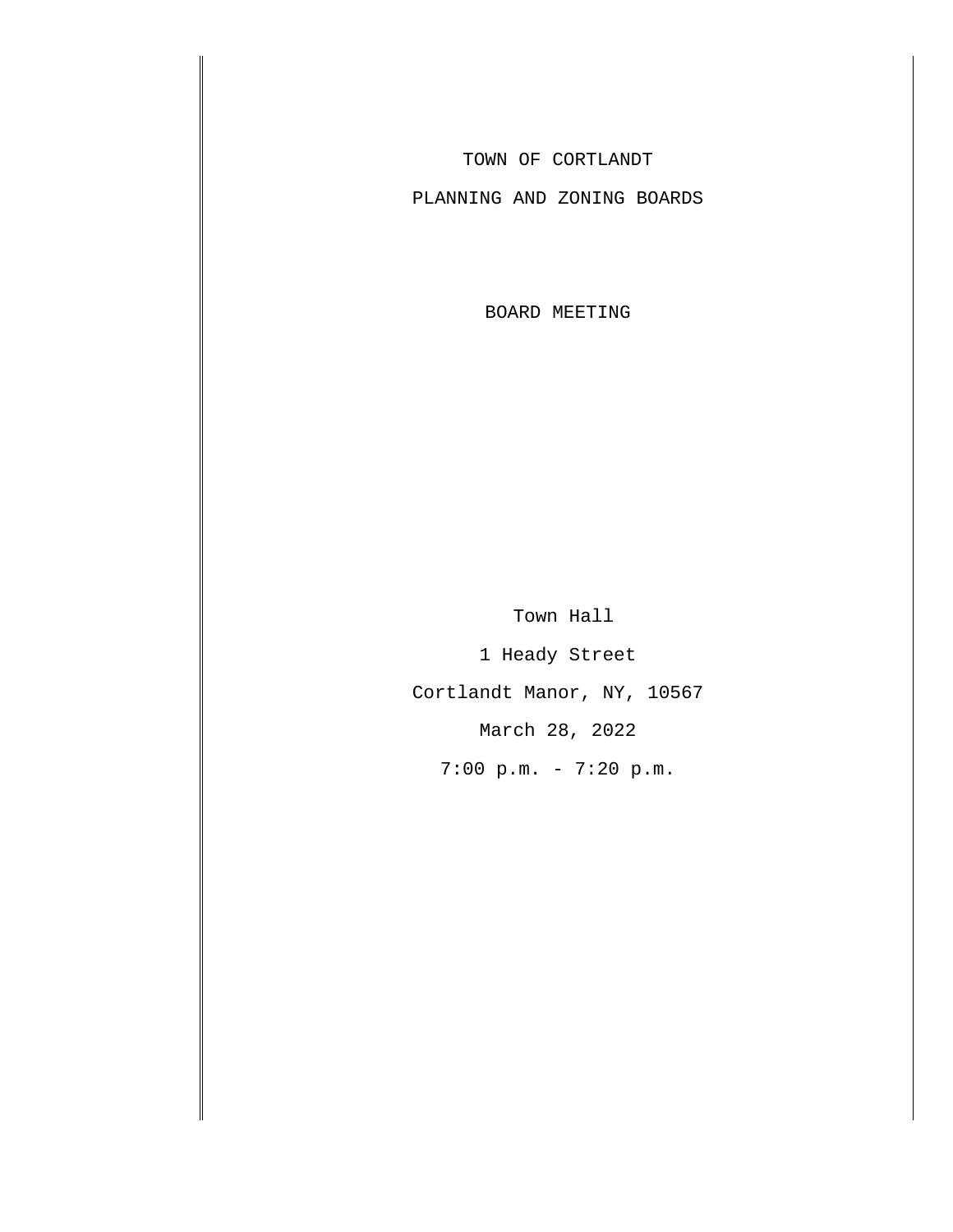March 28, 2022

MEMBERS PRESENT:

David S. Douglas, Chairman

Wai Man Chin, Vice-Chairman

Chris Beloff, Member

Frank Franco, Member

Andrian C. Hunte, Member

Benito Martinez, Member

Tom Walsh, Member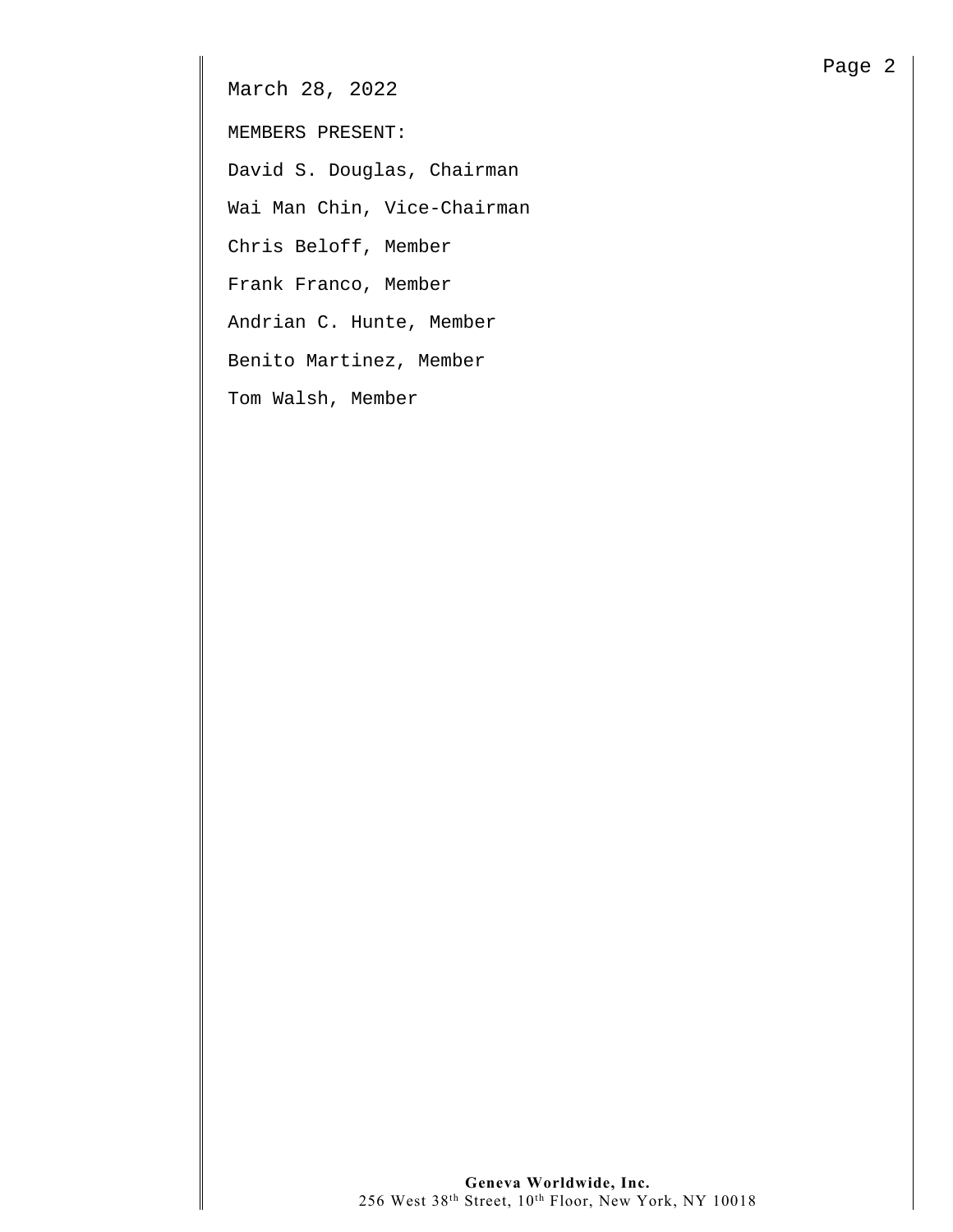|             | Page 3                                          |
|-------------|-------------------------------------------------|
| $\mathbf 1$ | March 28, 2022                                  |
| 2           | (The board meeting commenced at 7:00 p.m.)      |
| 3           | MR. DAVID S. DOUGLAS: Planning Board of         |
| 4           | Appeals meeting, we begin with the pledge of    |
| 5           | allegiance.                                     |
| 6           | MULTIPLE: I pledge allegiance to the            |
| 7           | flag of the United States of America and to the |
| 8           | Republic for which it stands, one nation under  |
| 9           | God, indivisible, with liberty and justice for  |
| 10          | all.                                            |
| 11          | MR. DOUGLAS: Mr. Kehoe, can you call            |
| 12          | the roll?                                       |
| 13          | MR. CHRIS KEHOE: Mr. Beloff?                    |
| 14          | MR. CHRIS BELOFF: Here.                         |
| 15          | MR. KEHOE: Mr. Martinez?                        |
| 16          | MR. BENITO MARTINEZ:<br>Here.                   |
| 17          | MR. KEHOE: Mr. Franco?                          |
| 18          | MR. FRANK FRANCO: Here.                         |
| 19          | MR. KEHOE: Mr. Chin?                            |
| 20          | MR. CHIN: Here.                                 |
| 21          | MR. KEHOE: Chairman Douglas?                    |
| 22          | MR. DOUGLAS: Here.                              |
| 23          | MR. KEHOE: Ms. Hunte.                           |
| 24          | MS. ADRIAN C. HUNTE: Here.                      |
|             |                                                 |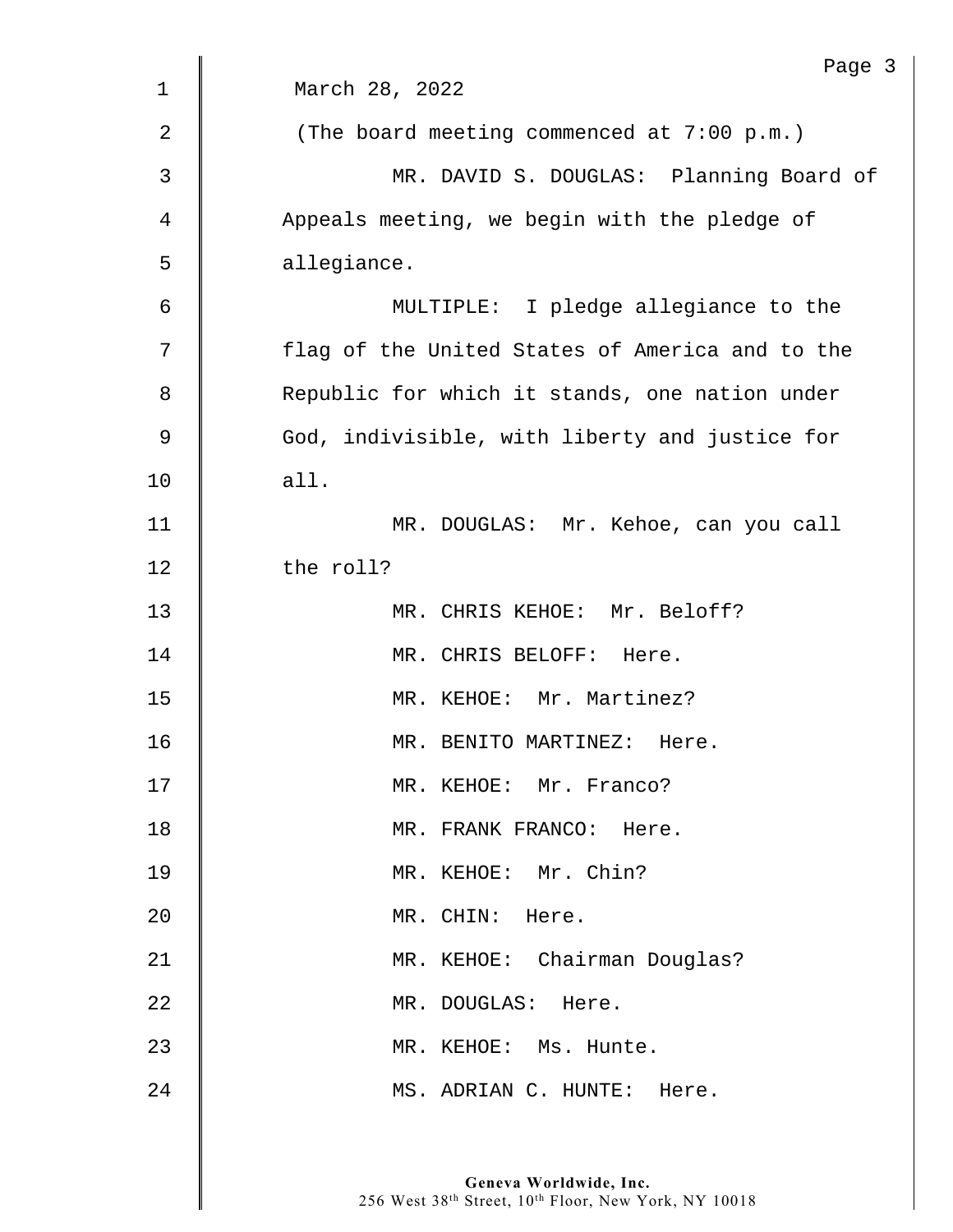|    | Page 4                                            |
|----|---------------------------------------------------|
| 1  | March 28, 2022                                    |
| 2  | MR. KEHOE: Mr. Walsh?                             |
| 3  | MR. TOM WALSH: Here.                              |
| 4  | MR. DOUGLAS: Okay. Before we go to the            |
| 5  | first item on the agenda, I want to say I'm glad  |
| 6  | to be back after a five month medical sabbatical  |
| 7  | and I want to specifically, I did it at the joint |
| 8  | board meeting, I want to thank Mr. Chin for       |
| 9  | stepping in and everybody else for, you know,     |
| 10 | ensure I wasn't needed, but for carrying on in my |
| 11 | absence.                                          |
| 12 | MR. CHIN: Actually Adrian stepped in              |
| 13 | for one board meeting too.                        |
| 14 | MR. DOUGLAS: Oh, did you? Okay. Well,             |
| 15 | thank you, Adrian.                                |
| 16 | MS. HUNTE: I think that was, yeah, but            |
| 17 | I don't think that was during your sabbatical, it |
| 18 | was August.                                       |
| 19 | MR. DOUGLAS: Okay. So the first item on           |
| 20 | the agenda is the adoption of the minutes for the |
| 21 | January meeting. Do I have a motion?              |
| 22 | MR. BELOFF: So moved.                             |
| 23 | MS. HUNTE: Second.                                |
| 24 | MR. DOUGLAS: All in favor?                        |
|    |                                                   |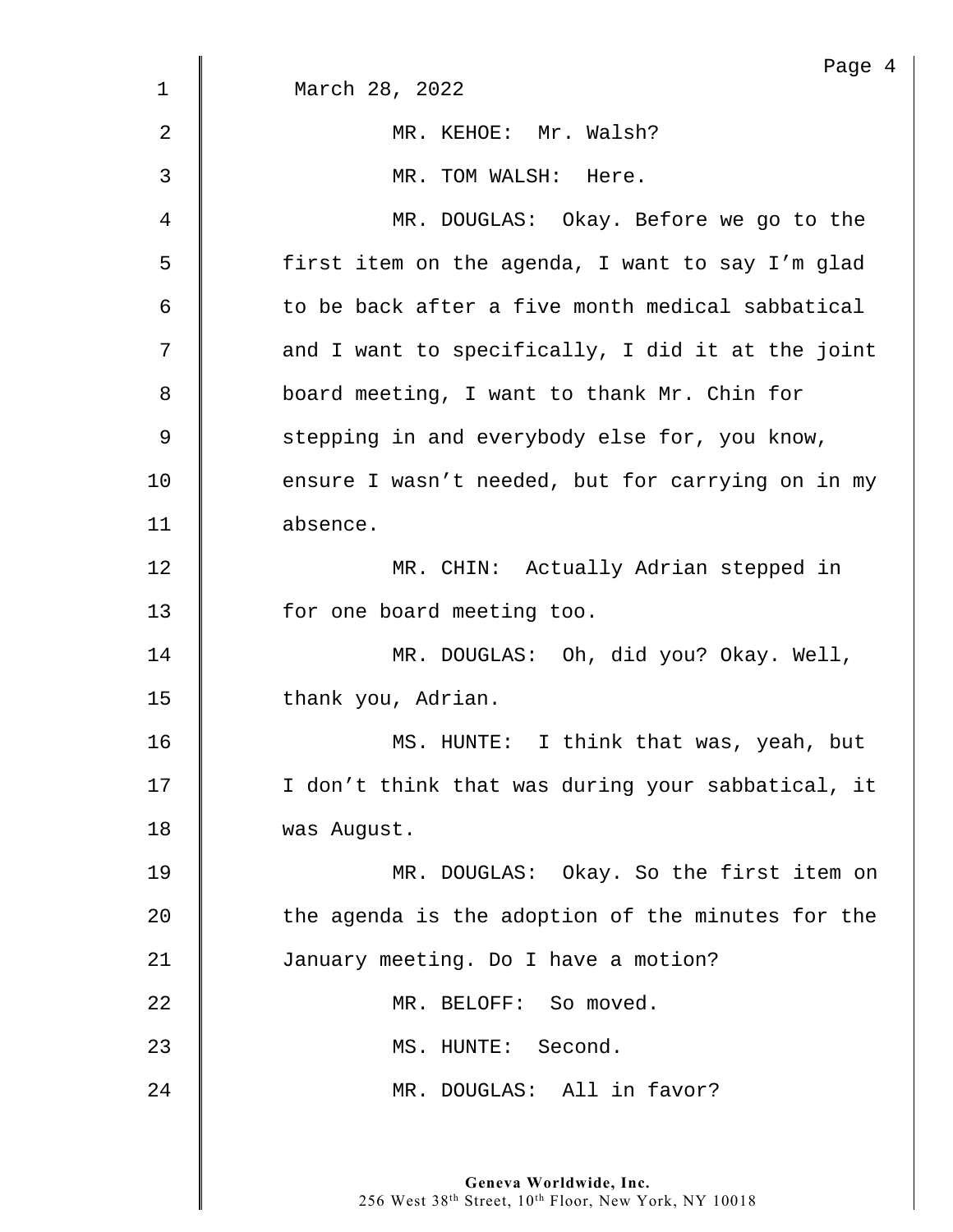|                | Page !                                            |
|----------------|---------------------------------------------------|
| $\mathbf 1$    | March 28, 2022                                    |
| $\overline{2}$ | MULTIPLE: Aye.                                    |
| 3              | MR. DOUGLAS: Any opposed? Okay, the               |
| 4              | minutes for January are adopted. We've got two    |
| 5              | new public hearings. The first one is case number |
| 6              | 2022-2, application of Cristian Garcia for an     |
| 7              | area variance for a side yard setback for an      |
| 8              | existing covered patio, located at 34 Montrose    |
| 9              | Station Road. Mr. Garcia?                         |
| 10             | MR. HUNTE: Yes, Mr. Garcia, would you             |
| 11             | step up to the lectern, please.                   |
| 12             | $MR.$ DOUGLAS: Yeah, this is $-$ and this         |
| 13             | is Ms. Hunte's case. I'll turn it over to her.    |
| 14             | MS. HUNTE: Yes. This is my case.                  |
| 15             | MR. CRISTIAN GARCIA: Hi, how you doing?           |
| 16             | MS. HUNTE: Good evening, Mr. Garcia,              |
| 17             | Adrian Hunte. This is a request for an area       |
| 18             | variance, side yard setback from 30 feet to 25    |
| 19             | feet for a patio covered by a roof that was built |
| 20             | without a permit. So would you please explain to  |
| 21             | us what's happened? I understand the property,    |
| 22             | you purchased the property and the roof had       |
| 23             | already been constructed.                         |
| 24             | MR. GARCIA: Yes, that's the case. My              |

Page 5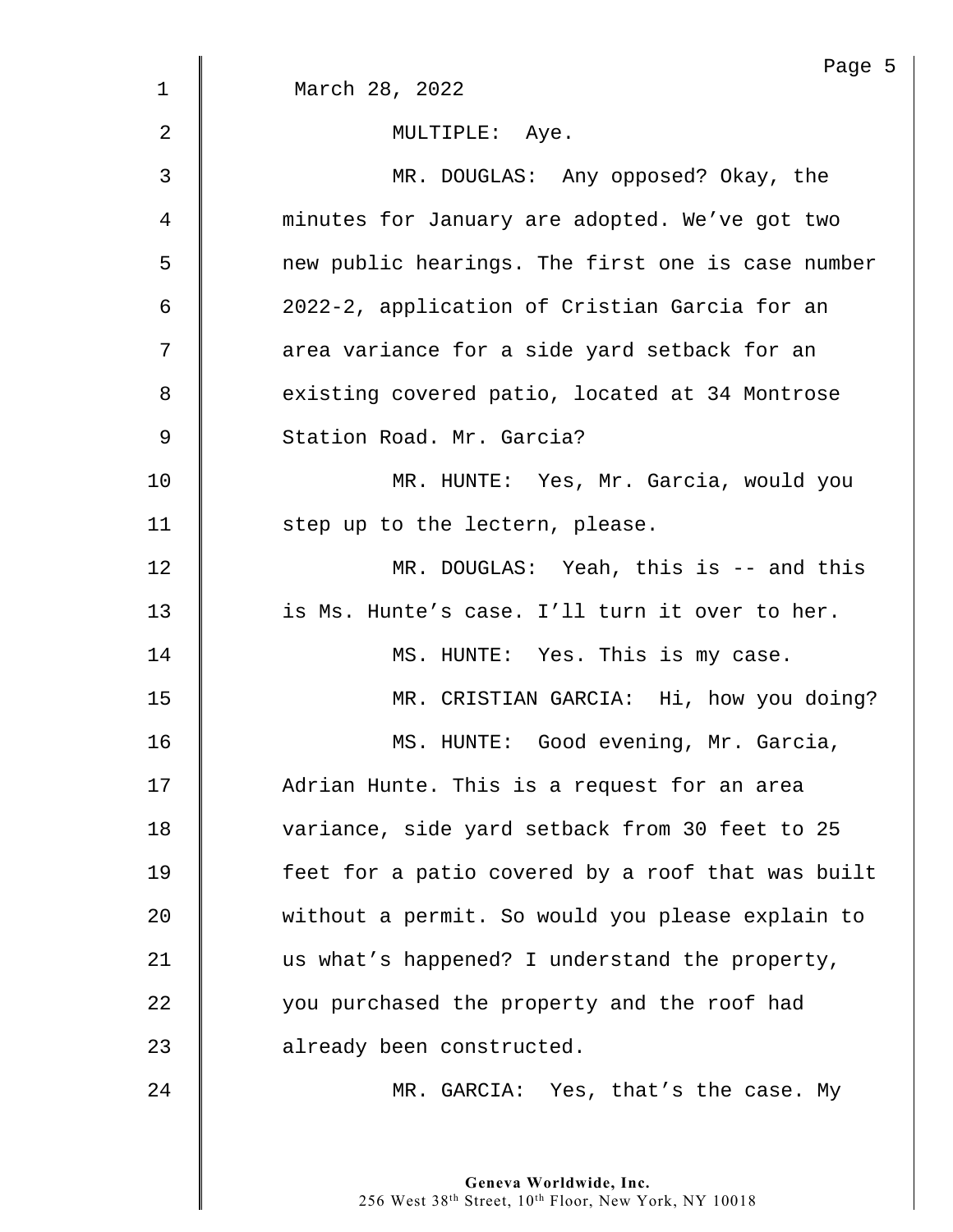| Page 6                                            |
|---------------------------------------------------|
| March 28, 2022                                    |
| wife and I purchased the property. We were        |
| unaware that the previous owner had built a roof  |
| on the patio and it turns out about six months    |
| ago, we find out that the roof was not up to code |
| because of the fact they never request a permit   |
| for it. So we looking to get everything up to par |
| and get it to code.                               |
| MS. HUNTE: Okay. And have you had any             |
| input from any of the neighbors?                  |
| MR. GARCIA: No.                                   |
| MS. HUNTE: And Chris, we haven't                  |
| received any --                                   |
| MR. KEHOE: Right. We sent out the                 |
| required notices and put the add in the paper.    |
| Okay. And we usually look at<br>MS. HUNTE:        |
| the five factors as to whether there's some       |
| adverse impact. I don't see any here. Even though |
| it is self-created, not by you, but was here      |
| before, in terms of the five factors, I don't see |
| any adverse impact on the neighbors, neighborhood |
| or the neighbors, environmentally. And with that, |
| I would say I don't have an issue with the        |
| granting of this.                                 |
|                                                   |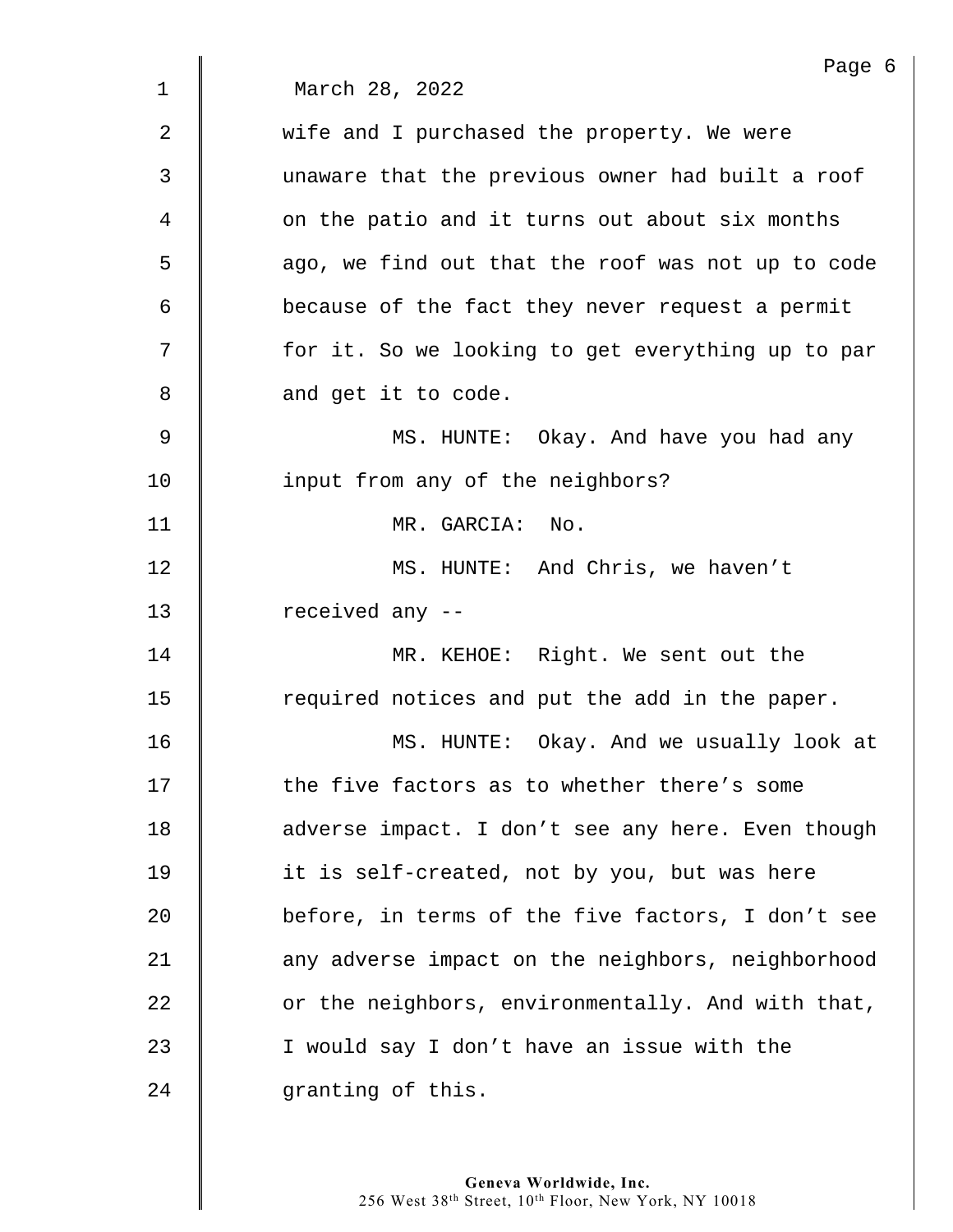|    | Page 7                                           |
|----|--------------------------------------------------|
| 1  | March 28, 2022                                   |
| 2  | MR. GARCIA: Thank you.                           |
| 3  | MS. HUNTE: Any other members?                    |
| 4  | MR. DOUGLAS: Anybody else have any               |
| 5  | comments?                                        |
| 6  | MR. MARCO: No.                                   |
| 7  | MR. BELOFF: No.                                  |
| 8  | MS. HUNTE: Okay. Hearing none, on case           |
| 9  | number 2022-2, applicant Cristian Garcia for an  |
| 10 | area variance 34 Montrose Station Road, I make a |
| 11 | motion that we close the public hearing.         |
| 12 | MR. MARCO: Second.                               |
| 13 | MR. DOUGLAS: All in favor?                       |
| 14 | MULTIPLE: Aye.                                   |
| 15 | MR. DOUGLAS: Any opposed? Okay. The              |
| 16 | variance is granted.                             |
| 17 | MS. HUNTE: Well, we --                           |
| 18 | MR. MARCO: Hang on, hang on.                     |
| 19 | [CROSSTALK]                                      |
| 20 | [LAUGHTER]                                       |
| 21 | MS. HUNTE: We need to vote on it. On             |
| 22 | case number 2022-2 --                            |
| 23 | MR. DOUGLAS: I'm rusty, I'm rusty. The           |
| 24 | public hearing is closed.                        |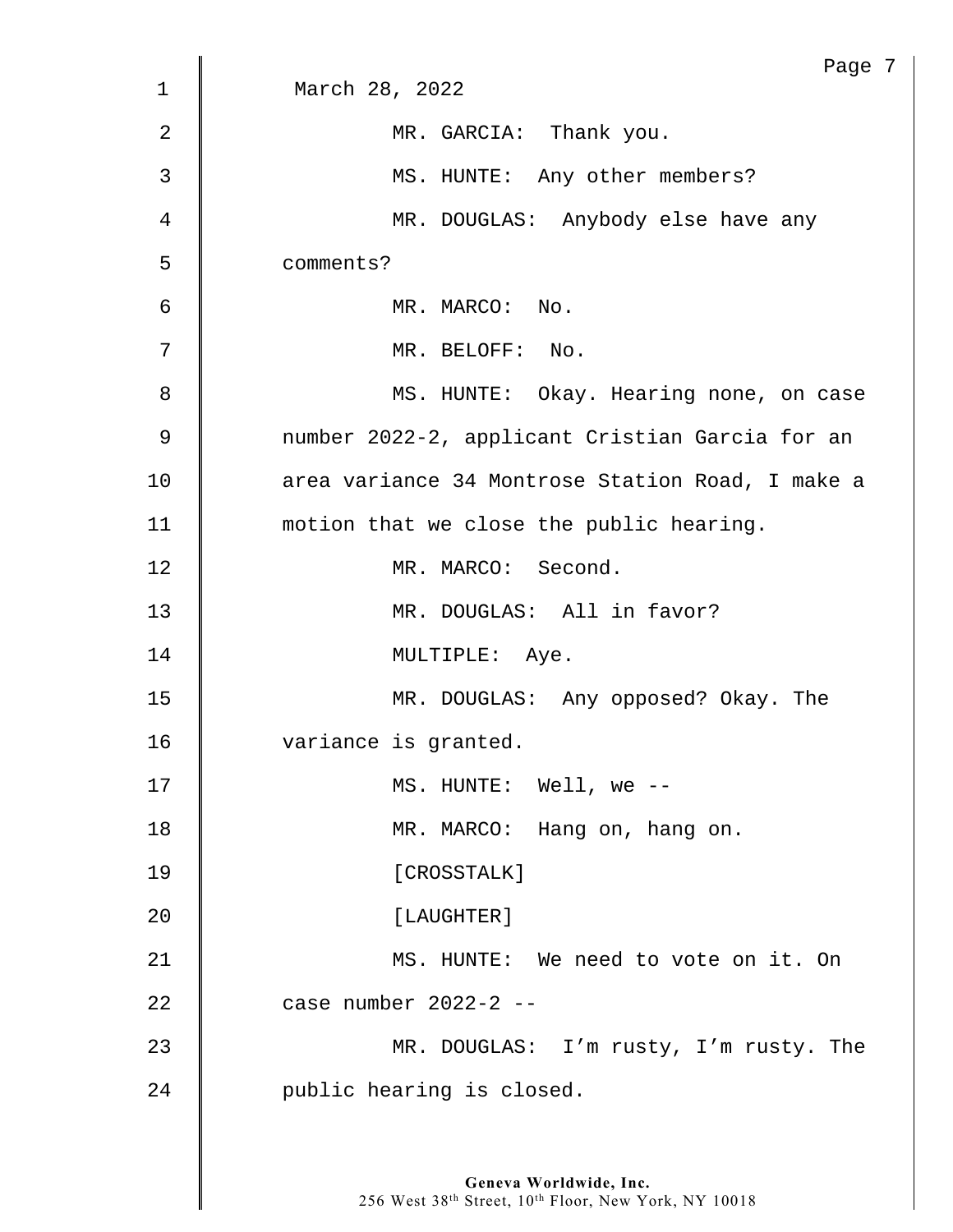|                | Page 8                                            |
|----------------|---------------------------------------------------|
| $\mathbf 1$    | March 28, 2022                                    |
| $\overline{2}$ | MS. HUNTE: Yeah, the public hearing is            |
| 3              | closed.                                           |
| 4              | MR. BELOFF: Yeah.                                 |
| 5              | MR. CHIN: [unintelligible] [00:03:46]             |
| 6              | MS. HUNTE: And case number 2022-2, for            |
| 7              | the area variance, a required 30 feet proposed 25 |
| 8              | feet, a variance of five feet and Chris is this   |
| $\mathsf 9$    | math correct?                                     |
| 10             | MR. KEHOE: I think it is.                         |
| 11             | MS. HUNTE: 15.67 percent.                         |
| 12             | MR. KEHOE: No one has corrected me.               |
| 13             | MS. HUNTE: This is a SEQR Type II, no             |
| 14             | further compliance required, the variance is      |
| 15             | granted.                                          |
| 16             | MR. MARCO: Second.                                |
| 17             | MR. DOUGLAS: All in favor?                        |
| 18             | MULTIPLE: Aye.                                    |
| 19             | MR. DOUGLAS: Any opposed? Okay, now the           |
| 20             | variance is granted.                              |
| 21             | MR. KEHOE: So I have to draft up                  |
| 22             | something called the decision and order. I'll     |
| 23             | provide you a copy and I'll provide Martin Rogers |
| 24             | in the Building Department a copy.                |
|                |                                                   |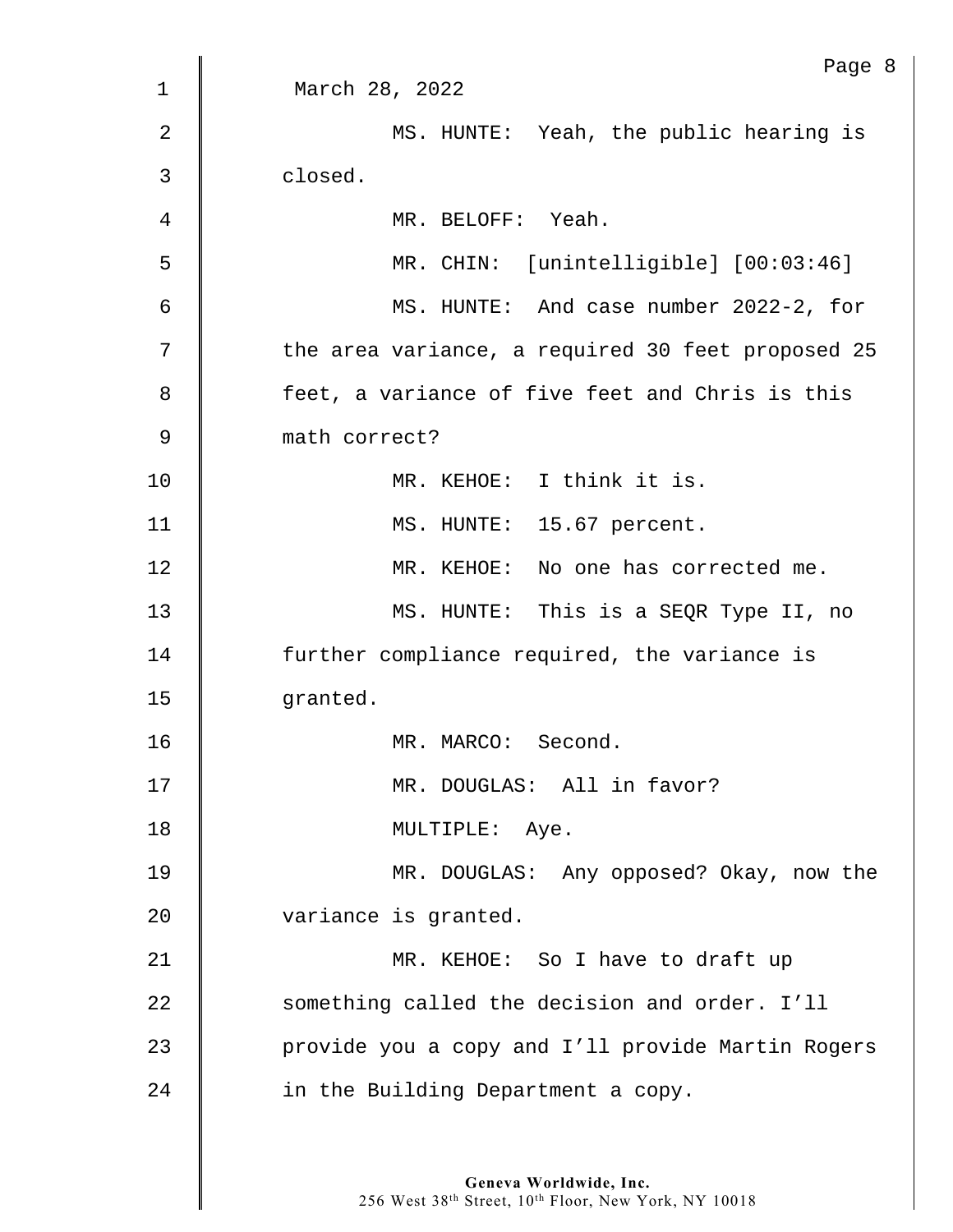|    | Page 9                                            |
|----|---------------------------------------------------|
| 1  | March 28, 2022                                    |
| 2  | MR. GARCIA: Okay.                                 |
| 3  | MR. KEHOE: And then you move forward              |
| 4  | with whatever you're doing with Martin.           |
| 5  | MR. GARCIA: Thank you so much, I                  |
| 6  | appreciate it.                                    |
| 7  | MR. DOUGLAS: The second new public                |
| 8  | hearing we have is case number 2022-3,            |
| 9  | application of Angel Vasquez for an area variance |
| 10 | for a rear yard setback for an existing gazebo    |
| 11 | pavilion located at 20 Trolley Road. And Mr.      |
| 12 | Walsh, this is your case?                         |
| 13 | MR. WALSH: Yes. Mr. O'Riley, why don't            |
| 14 | you just state your name, your address and --     |
| 15 | MR. PAT O'RILEY: My name is Pat                   |
| 16 | O'Riley. I'm here with Angel Vasquez, the owner   |
| 17 | of the property 20 Trolley Road, Montrose, New    |
| 18 | York, 10548. And we're here to ask for a variance |
| 19 | of a 1.5 inches due to a --                       |
| 20 | MR. WALSH: No.                                    |
| 21 | MR. O'RILEY: Excuse me?                           |
| 22 | MR. WALSH: One foot, seven.                       |
| 23 | MR. O'RILEY: One foot, seven inches.              |
| 24 | That's it, sorry, 1'7" variance on a gazebo that  |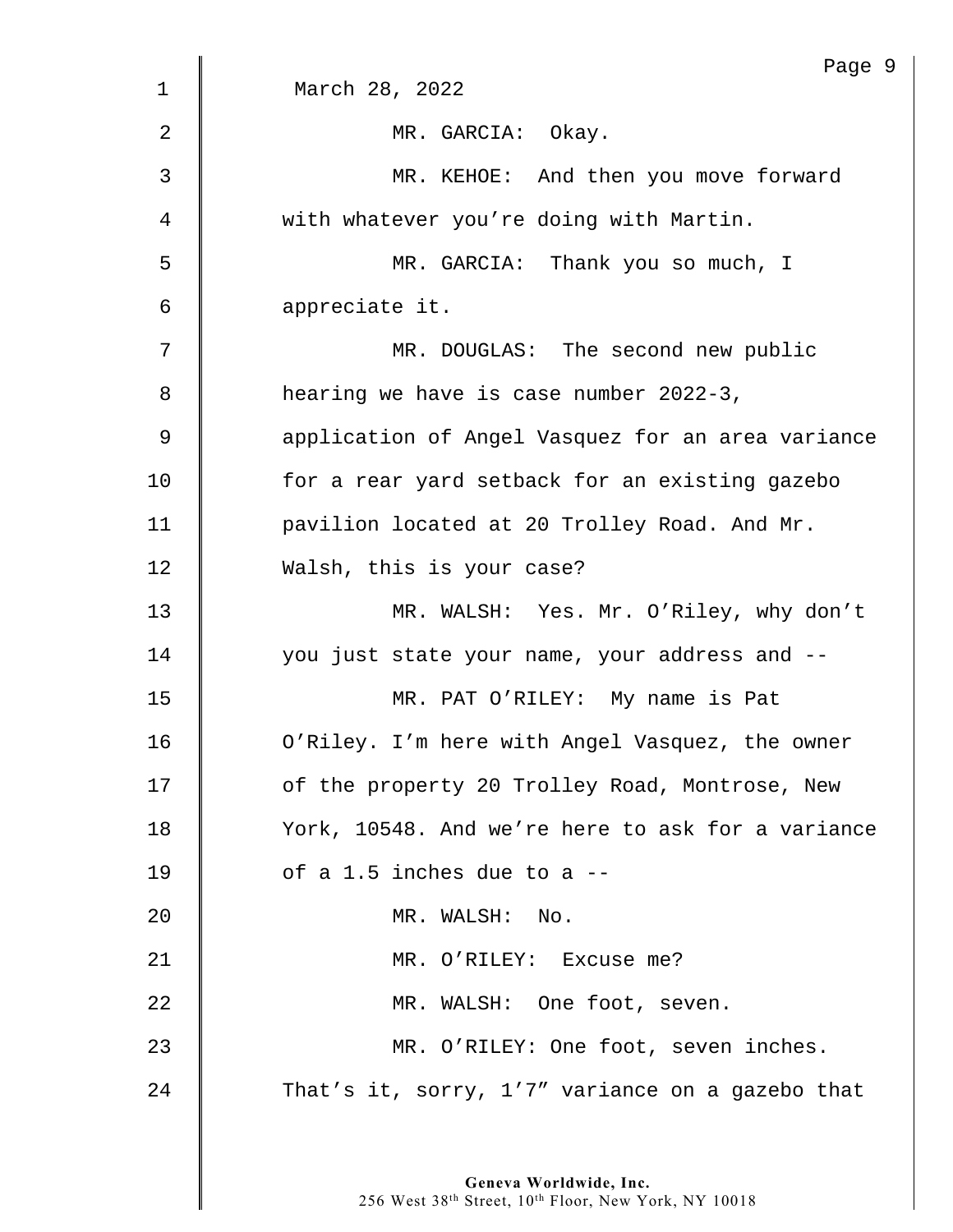| 1  | Page 10<br>March 28, 2022                         |
|----|---------------------------------------------------|
|    |                                                   |
| 2  | we built in the back yard of the property that,   |
| 3  | you know, 20 Trolley Road.                        |
| 4  | MR. WALSH: Okay. And the --                       |
| 5  | MR. BELOFF: Wait, when you say 1.7                |
| 6  | inches, what $--$                                 |
| 7  | MR. O'RILEY: Yeah, 1.7, I think.                  |
| 8  | MR. HUNTE: No.                                    |
| 9  | MR. KEHOE: One foot, seven inches.                |
| 10 | MR. WALSH: One foot, seven inches.                |
| 11 | MR. O'RILEY: Yeah.                                |
| 12 | MR. KEHOE: Yeah, one foot, seven                  |
| 13 | inches.                                           |
| 14 | MR. O'RILEY: Yeah, one foot, seven                |
| 15 | inches.                                           |
| 16 | WALSH: Could you explain just the<br>MR.          |
| 17 | situation on why the gazebo was built where it    |
| 18 | was.                                              |
| 19 | MR. O'RILEY: Okay. well, it's the, it             |
| 20 | the most convenience place without getting        |
| 21 | involved with any, you know, utilities, septics   |
| 22 | or anything. It's in the back yard, up against    |
| 23 | the back of the property between a cottage and a  |
| 24 | garage. And it was built in that particular place |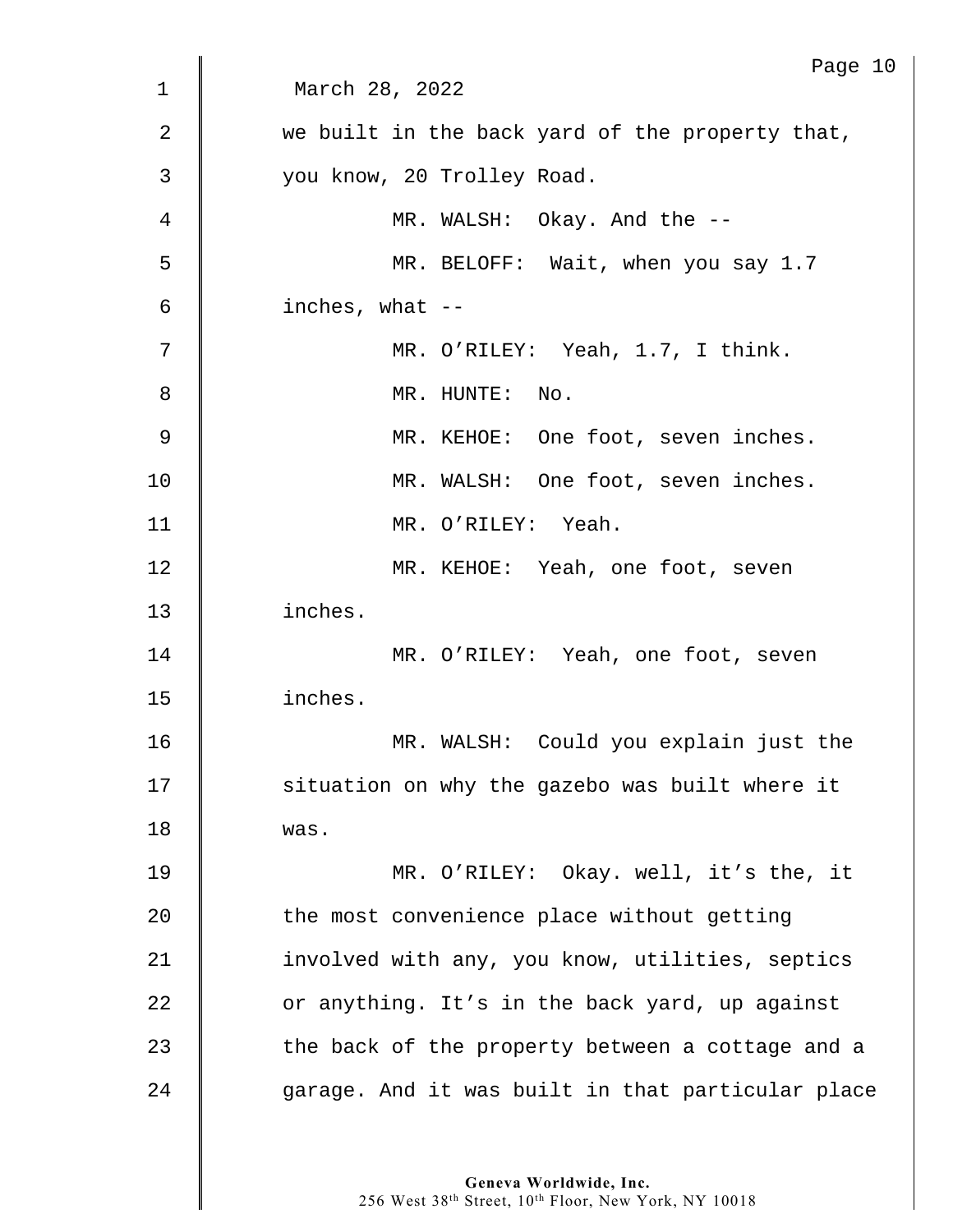|                | Page 11                                           |
|----------------|---------------------------------------------------|
| $\mathbf 1$    | March 28, 2022                                    |
| $\overline{2}$ | because originally from when he moved there from  |
| 3              | the old owner, there was a picnic bench that was  |
| 4              | there, that was a cement picnic bench that was    |
| 5              | there for 1,000 years. And what he did was is he  |
| 6              | built a barbeque, and like, you know, a barbeque  |
| 7              | like area out of stone and everything, and then,  |
| 8              | you know, because of the weather all the time and |
| 9              | everything, he built a gazebo over the top of it. |
| 10             | And during the course of building it, he was, he  |
| 11             | misjudged, obviously he misjudged you know, the   |
| 12             | actual dimensions that were going on. And the     |
| 13             | posts are, you know, four or five inches too      |
| 14             | close and the overhead is considerably, you know, |
| 15             | I think it's almost 17, you know, 1.7 inches off. |
| 16             | MR. CHIN:<br>No, 1'7"?                            |
| 17             | MR. O'RILEY: So, we built it back                 |
| 18             | there, because it's the most convenience place,   |
| 19             | it's not, you know, it's, because there's a front |
| 20             | driveway and the house is pretty big and there's  |
| 21             | a garage off to it and then there's a gravel      |
| 22             | driveway, so basically, it was only like the only |
| 23             | real area that we could put it, that didn't have  |
| 24             | septic or a drive area on it or getting involved  |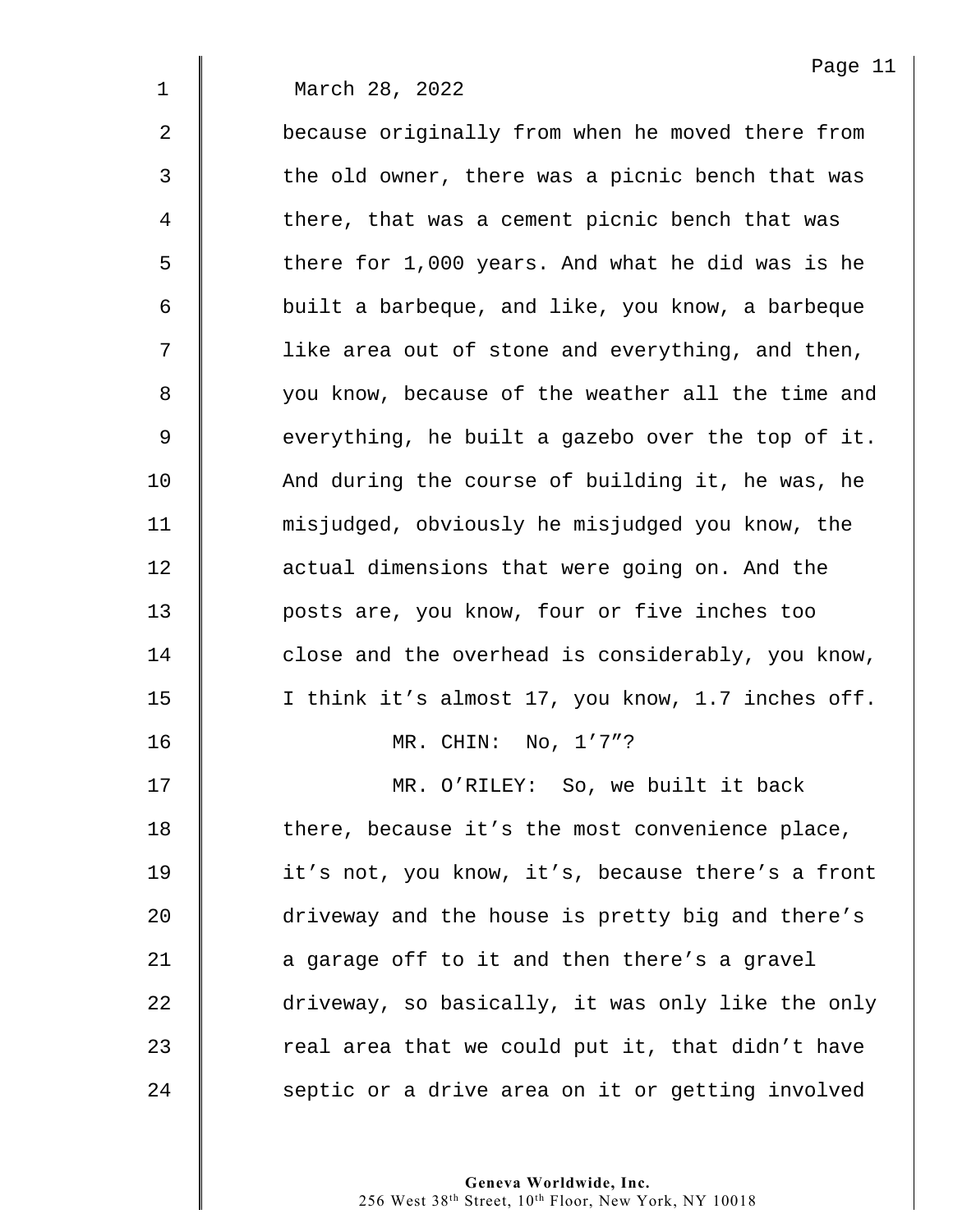|             | Page 12                                           |
|-------------|---------------------------------------------------|
| $\mathbf 1$ | March 28, 2022                                    |
| 2           | with the back house or having utilities involved. |
| 3           | MR. WALSH: I know we talked about                 |
| 4           | during the work session, about could this         |
| 5           | possibly be moved, the location, I know we didn't |
| 6           | talk about it, but just as we're going through    |
| 7           | the five factors that we go through, could there  |
| 8           | be some other reasonable or feasible method or to |
| 9           | relocate this?                                    |
| 10          | MR. O'RILEY: Well, we talked about it,            |
| 11          | but we would have to move it almost two feet up.  |
| 12          | I mean basically then it wouldn't be covering the |
| 13          | actual barbeque type area, the barbeque would be  |
| 14          | exposed at that particular time. It's close to    |
| 15          | where it's hanging over. If we took the overhang  |
| 16          | off, there wouldn't be a problem. But if we had   |
| 17          | to move it back another, you know, besides the    |
| 18          | rocks, you know, there are rocks there, even      |
| 19          | though you can't see them, you dig down a foot    |
| 20          | and it's solid rock. So it would be quite a, you  |
| 21          | know, feat.                                       |
| 22          | MR. WALSH: These are all poured                   |
| 23          | footings on this?                                 |
| 24          | MR. O'RILEY: Yeah. This is poured                 |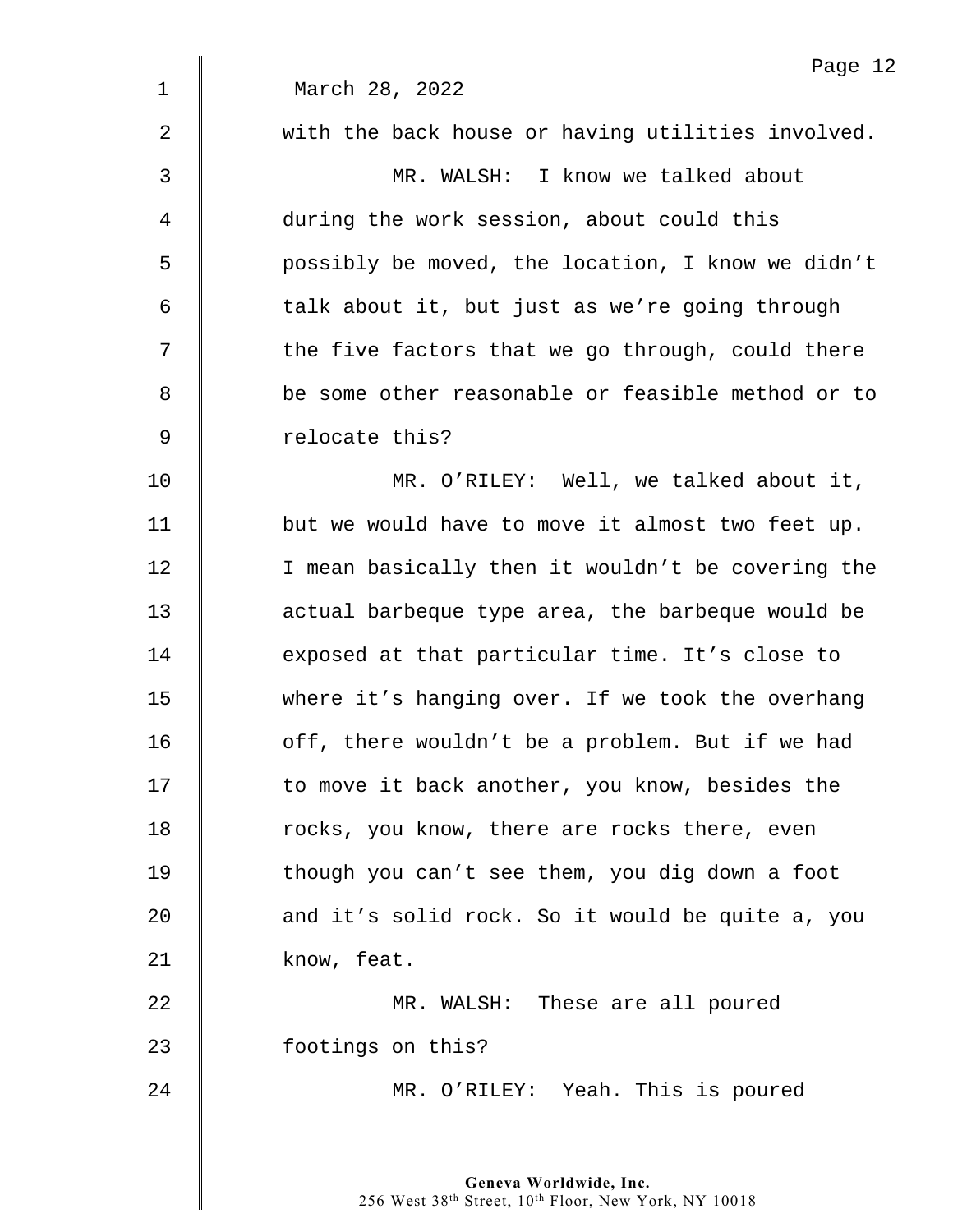|             | Page 13                                           |
|-------------|---------------------------------------------------|
| $\mathbf 1$ | March 28, 2022                                    |
| 2           | footings and everything.                          |
| 3           | MR. WALSH: And has the gazebo been                |
| 4           | granted a permit? Or they have to apply for a     |
| 5           | permit?                                           |
| 6           | MR. KEHOE: This would finalize the                |
| 7           | permit if the variance would be granted. He, he'd |
| 8           | have to go -- the architectural drawings have     |
| $\mathsf 9$ | been prepared, signed and sealed. Both of the     |
| 10          | site plan and then also specifically --           |
| 11          | MR. O'RILEY: Yeah, we have, we did                |
| 12          | everything you need. We have, we did a new        |
| 13          | survey, we had an architect, we did the drainage  |
| 14          | square footage, the coverage, we did all of that. |
| 15          | And we have all the drawing submitted by an       |
| 16          | architect as far as the dimensions and all that,  |
| 17          | the cross beams and all the, whatever they do.    |
| 18          | MR. WALSH: And we spoke during the work           |
| 19          | session that the owner would install a fence      |
| 20          | along the back property line.                     |
| 21          | MR. O'RILEY: Yes. It'll be the PVC                |
| 22          | fence. It's the white PVC fence. It'll be five    |
| 23          | foot, and what it does, you know, at the top,     |
| 24          | it's got that little fancy, like the rest of the  |
|             |                                                   |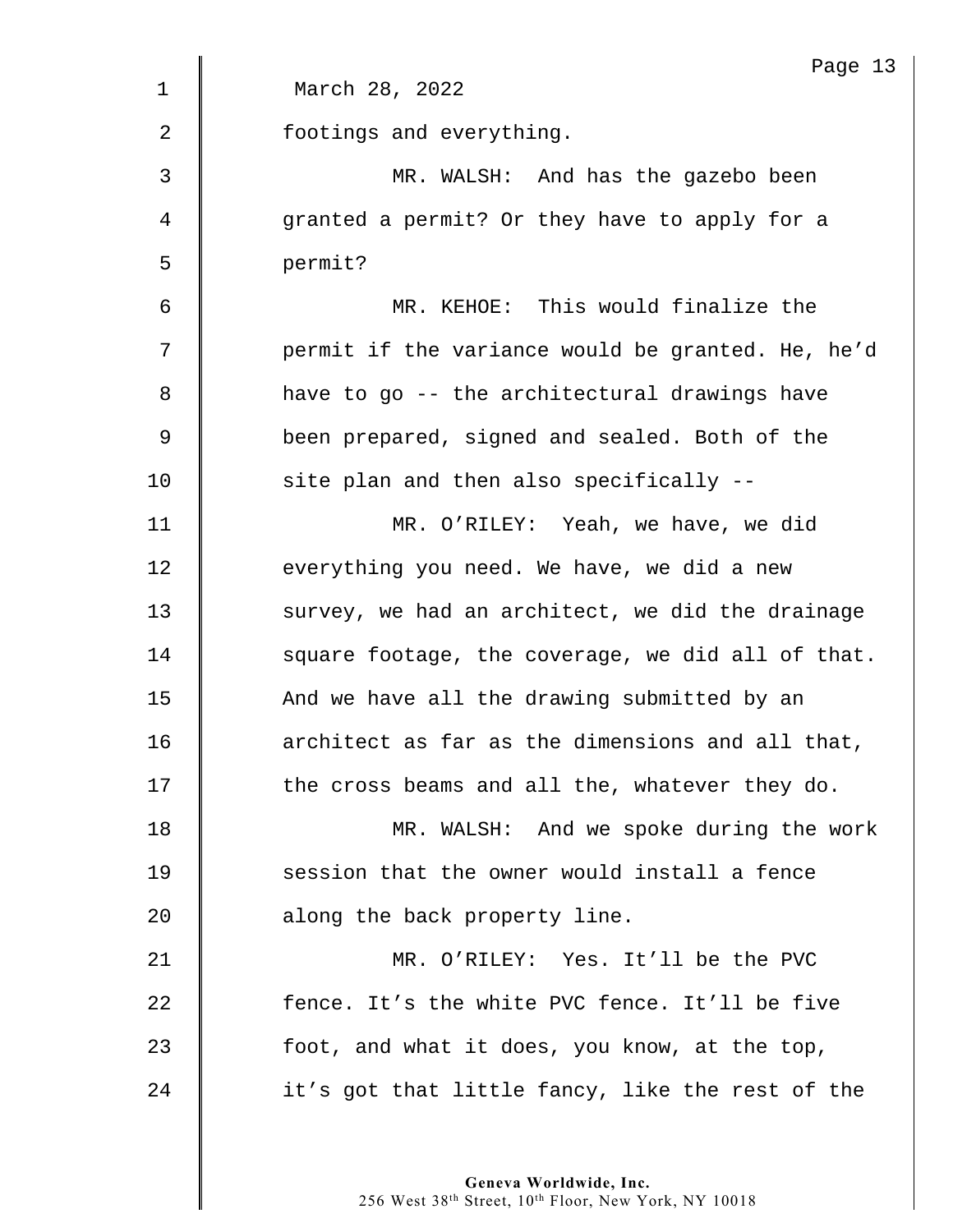|                | Page 14                                           |
|----------------|---------------------------------------------------|
| $\mathbf 1$    | March 28, 2022                                    |
| $\overline{2}$ | property has. So I mean I think we got, you know, |
| 3              | I figure it's like 11 and change, you know, it    |
| 4              | doesn't matter what it costs, but I'll put it     |
| 5              | out. And it would be going from the corner,       |
| 6              | behind the cottage, to the garage.                |
| 7              | MR. WALSH: Okay. So it would be                   |
| 8              | property line to property line, then the --       |
| 9              | MR. O'RILEY: Well, not all the way to             |
| 10             | the property line. We don't want to be able --    |
| 11             | the only reason we don't want to do that is       |
| 12             | because it's so close, we don't want to cut off   |
| 13             | going around the back, so it's going to be like   |
| 14             | halfway to the, you know, like halfway to the     |
| 15             | garage.                                           |
| 16             | MR. WALSH:<br>Okay.                               |
| 17             | MR. O'RILEY: So we can walk around the            |
| 18             | garage and go to the back if we have to for any   |
| 19             | particular reasons.                               |
| 20             | MR. WALSH: But it would cover --                  |
| 21             | MR. O'RILEY: It's going to cover                  |
| 22             | everything that Mr. Serento can see.              |
| 23             | MR. WALSH: Okay. And the neighbor, the            |
| 24             | adjacent neighbor had no issue with it, to        |
|                |                                                   |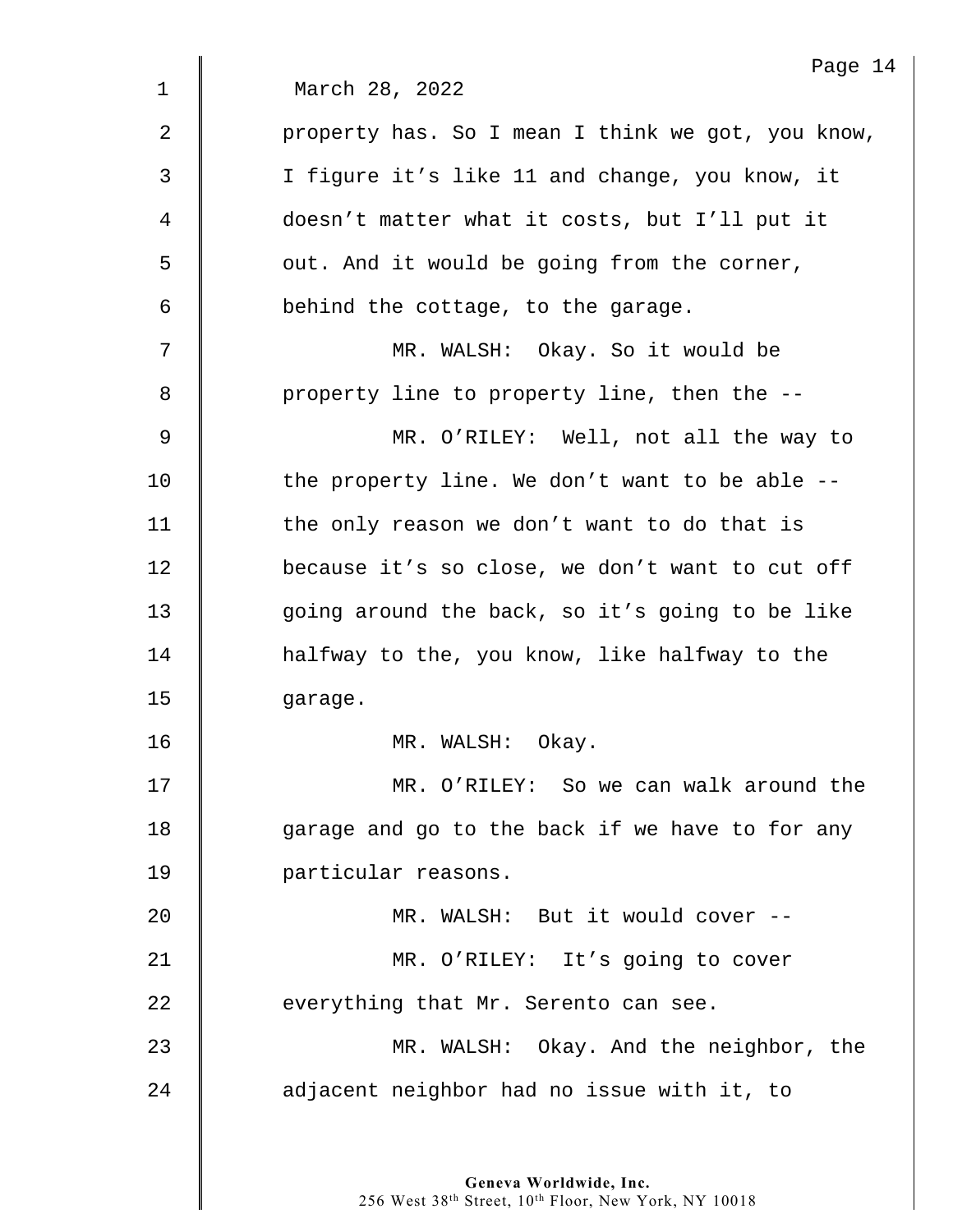|                | Page 15                                           |
|----------------|---------------------------------------------------|
| $\mathbf 1$    | March 28, 2022                                    |
| $\overline{2}$ | correct, he's submitted a letter to that.         |
| 3              | MR. DOUGLAS: Okay. I have no other,               |
| 4              | anybody else from the board have any questions?   |
| 5              | MR. MARTINEZ: The only concern I have             |
| 6              | too, did anybody in the neighborhood ever say     |
| 7              | anything that they were against it?               |
| 8              | MR. O'RILEY: No. I mean, no, I mean,              |
| 9              | he's been there for August will be four years, we |
| 10             | never had an issue, never had the police,         |
| 11             | nothing. Nothing at all. Nobody's, I mean, you    |
| 12             | know, one of the reasons, you know, I mean Mr.    |
| 13             | Serento, I didn't go around asking everybody. The |
| 14             | one next door neighbor that's adjacent to us,     |
| 15             | that put the fence up, they wrote a letter. He's  |
| 16             | a Perriwink or Perriworker, it's a weird name.    |
| 17             | And I spoke to Mr. Serento, we went there         |
| 18             | yesterday. He had no problem with it. You know,   |
| 19             | you know, he'll be happy, you know, with the      |
| 20             | contingency of the fence, he did like the idea of |
| 21             | the fence. We were going to do it anyway. Well    |
| 22             | he, Angel was going to ask permission to put the  |
| 23             | fence up, not permission, but tell him he was     |
| 24             | going to do it, you know.                         |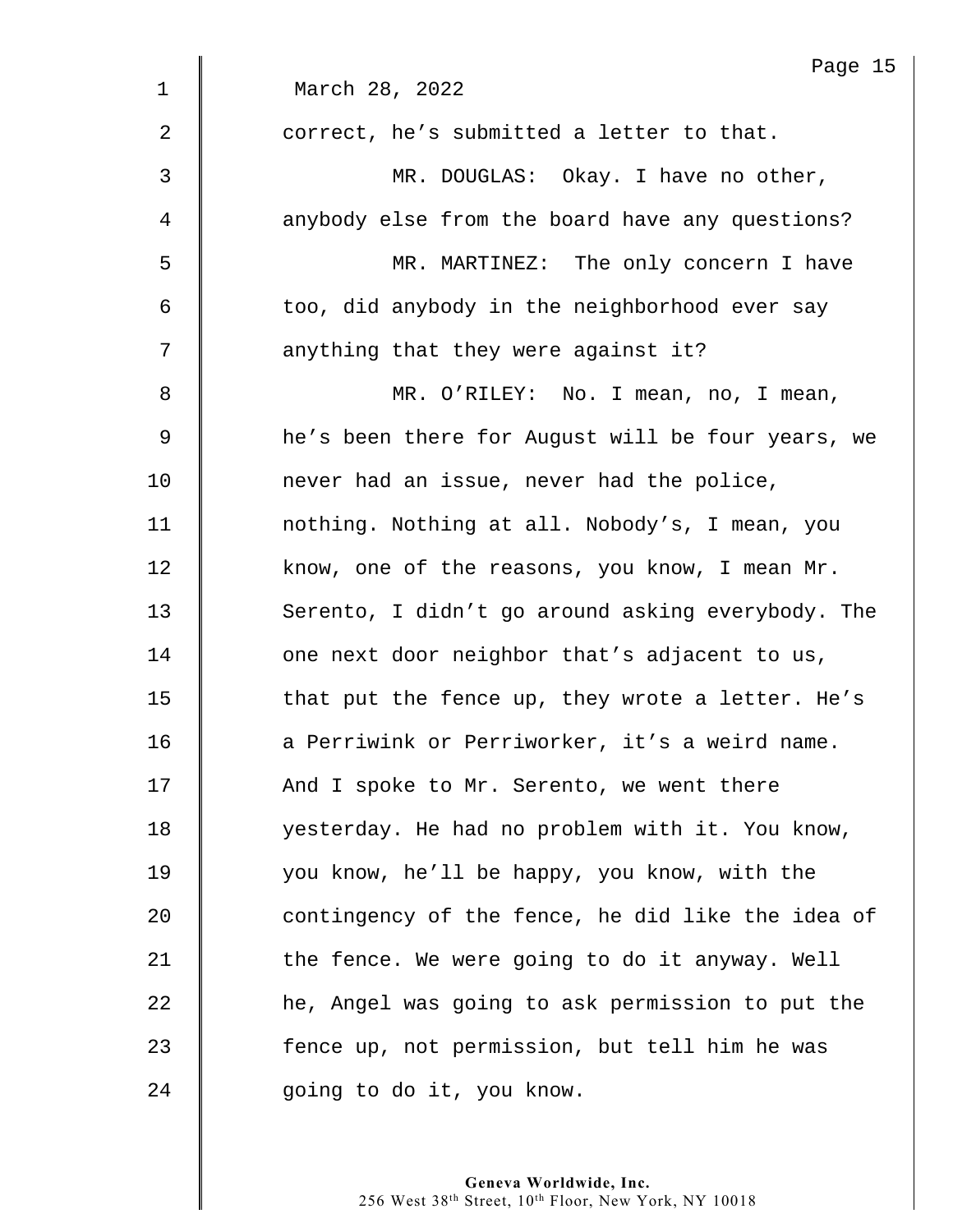|             | Page 16                                           |
|-------------|---------------------------------------------------|
| $\mathbf 1$ | March 28, 2022                                    |
| 2           | MR. MARTINEZ: Okay. So, you know,                 |
| 3           | basically everything he's done on the property,   |
| 4           | even the fence on the left hand side, I don't     |
| 5           | remember their last name, I think it's --         |
| 6           | MR. VASQUEZ: Rita?                                |
| 7           | MR. WALSH: Rita and what's his name?              |
| 8           | MS. HUNTE: Leland?                                |
| 9           | MR. O'RILEY: The one neighbor, yeah,              |
| 10          | they even helped us put the, put the fence on     |
| 11          | the, Mr. Walsh, you were there, and Mr. Beloff,   |
| 12          | on the, as you're coming in the gravel driveway.  |
| 13          | MR. WALSH: Yeah.                                  |
| 14          | MR. O'RILEY: It only went, you know, a            |
| 15          | little bit, it was like four sections from his    |
| 16          | garage, and we put that, he put, Angel put that   |
| 17          | in with the neighbor help, you know. So nobody    |
| 18          | said anything, we don't have any -- you know,     |
| 19          | it's a barbeque area basically.                   |
| 20          | MR. WALSH: So I'm going through our               |
| 21          | five factors. I don't believe it's an undesirable |
| 22          | change, benefit sought by the applicant achieved  |
| 23          | by some other method, you know, because it is     |
| 24          | built, the footings have been poured, to move it  |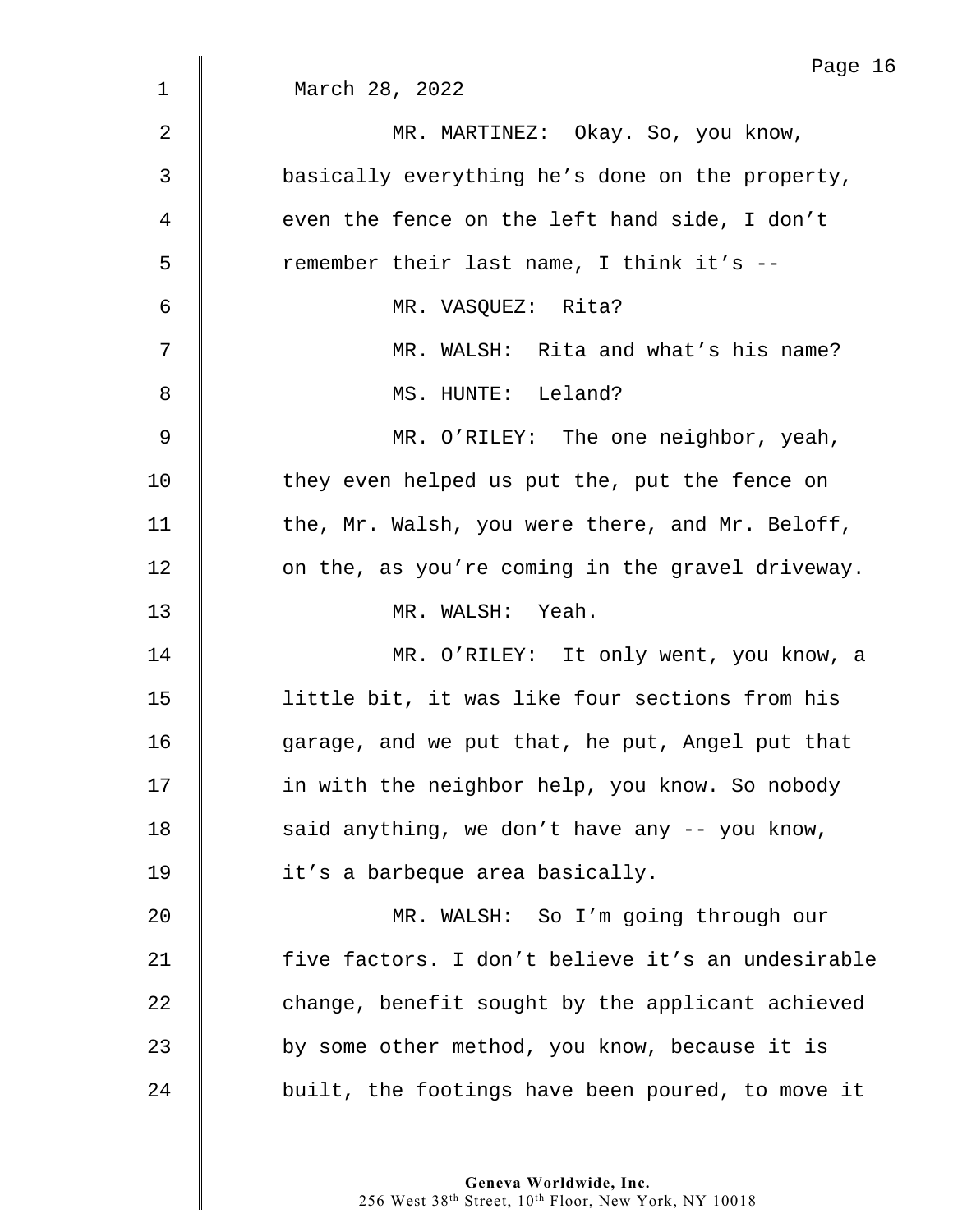| Page 17                                           |
|---------------------------------------------------|
| March 28, 2022                                    |
| now would be substantial cost and where it could  |
| be relocated, you know, it's, you know, to move   |
| it two feet, you know, I don't believe it would   |
| be an issue where it is right now. It is not an   |
| area that is substantial, I don't think the 39    |
| percent, we're talking about the 1'7" variance is |
| substantial, especially if, as we're going to     |
| vote on this, to install a fence as a requirement |
| of granting this variance, for the rear adjacent  |
| property owner is not going to be seeing this at  |
| least the bottom portion of it. They will see the |
| roof, but $--$                                    |
| MR. O'RILEY: Right.                               |
| MR. WALSH: -- but it'll be blocking               |
| some portion of this.                             |
| MR. O'RILEY: But you want to see, you             |
| want to kind of see over the fence too, you know, |
| as your adjacent neighbor a little bit, you know  |
| what I'm saying?                                  |
| MR. WALSH: It's going to yeah.                    |
| MR. O'RILEY: Yeah.                                |
| MR. WALSH: It's providing some, some              |
| sort of [unintelligible] [00:12:24] and then it   |
|                                                   |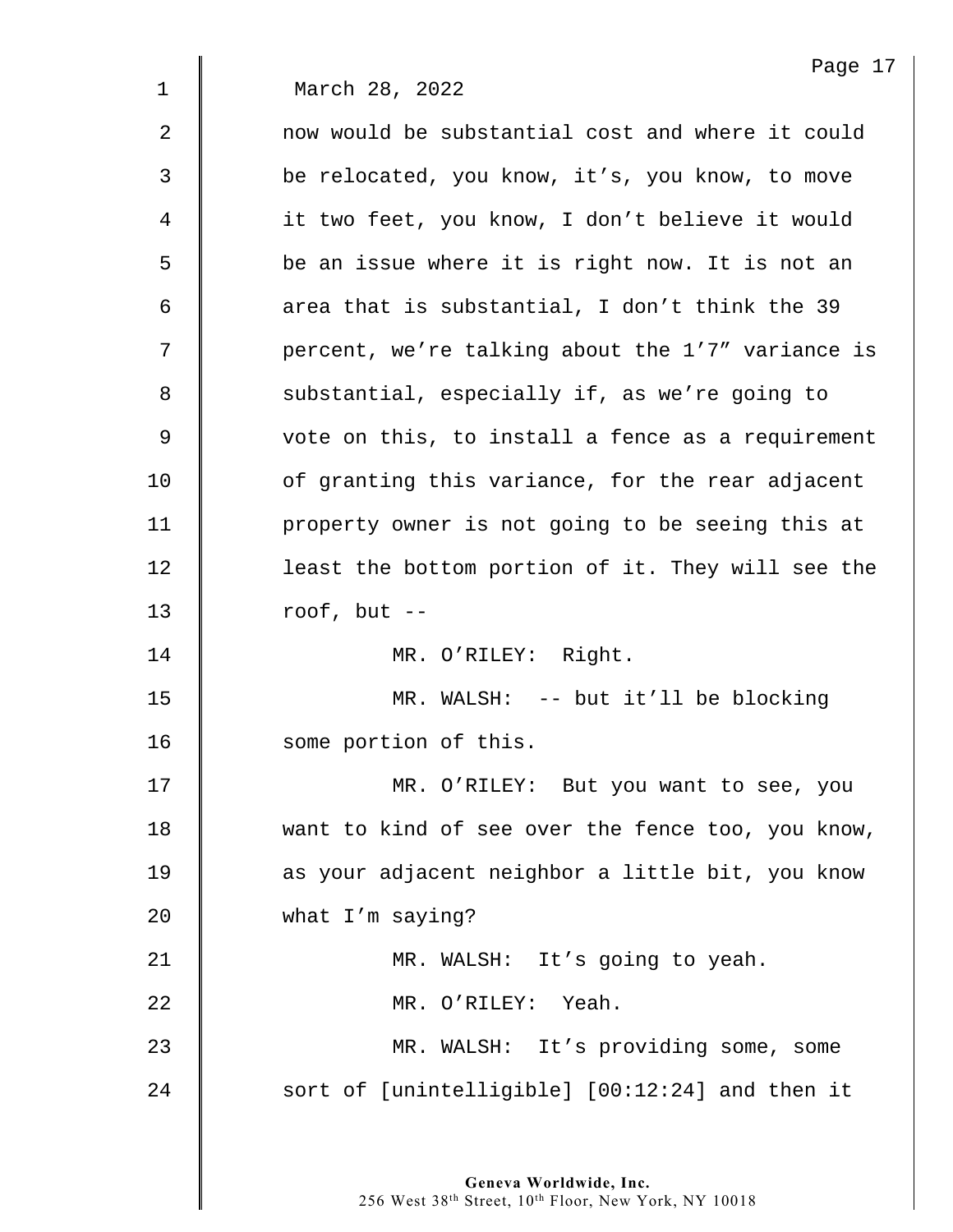|             | Page 18                                           |
|-------------|---------------------------------------------------|
| $\mathbf 1$ | March 28, 2022                                    |
| 2           | doesn't have an adverse effect of physical        |
| 3           | environment conditions, and number five, yes, it  |
| 4           | is self-created, but they all are self-created.   |
| 5           | So, I have no issue. Mr. Beloff has a question.   |
| 6           | MR. BELOFF: Yeah, I've just got a                 |
| 7           | question about the footings that are supporting.  |
| 8           | On one side, it's saying a 12-inch concrete post, |
| 9           | on the other side, it's saying a 13-inch by 13. I |
| 10          | assume that's a 12-inch sonotube? And then I      |
| 11          | don't see any sections that shows how deep, you   |
| 12          | see that you had rock there.                      |
| 13          | MR. O'RILEY: Right down --                        |
| 14          | MR. BELOFF: Did you pen it to any rock?           |
| 15          | MR. O'RILEY: Yeah. What we did was is             |
| 16          | when we got to the rock, it went $--$             |
| 17          | MR. DOUGLAS: You have to speak into the           |
| 18          | microphone.                                       |
| 19          | MR. O'RILEY: Oh, sorry.                           |
| 20          | MR. DOUGLAS: We're getting yelled at by           |
| 21          |                                                   |
| 22          | MR. O'RILEY: Oh. Is that who's yelling?           |
| 23          | MR. DOUGLAS: -- the voice from the                |
| 24          | back, yes.                                        |
|             |                                                   |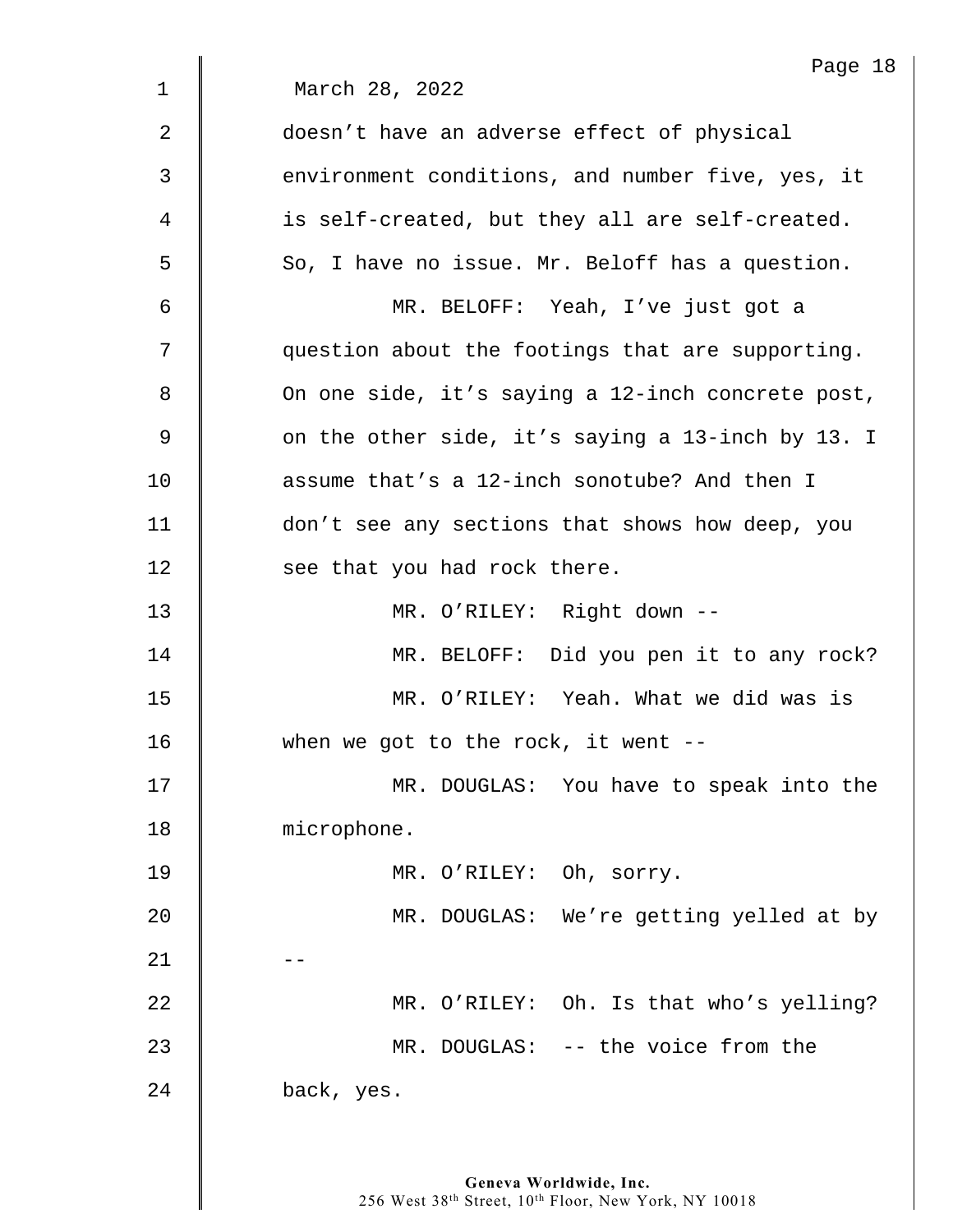|             | Page 19                                           |
|-------------|---------------------------------------------------|
| $\mathbf 1$ | March 28, 2022                                    |
| 2           | MR. O'RILEY: What it was was when we              |
| 3           | went down, we went down about a foot and a half   |
| 4           | and there was rock. So they chipped away at the   |
| 5           | rock, and what they did is they drilled into the  |
| 6           | rock, put rebar and then poured, so actually the  |
| 7           | footing is probably three-and-a-half foot down,   |
| 8           | to, to the rock where they chipped. And then they |
| 9           | put rebar, drilled into the rock, put like six or |
| 10          | seven pieces of rebar in it and then they did it  |
| 11          | on both sides, you know, on the other side too,   |
| 12          | even though the rock was they said really low,    |
| 13          | and they still drilled the holes and everything.  |
| 14          | So the footing is probably about three-and-a-half |
| 15          | to four foot deep.                                |
| 16          | MR. BELOFF: So all footings are                   |
| 17          | actually pinned to the existing rock that was     |
| 18          | there with 12-inch sonotubes?                     |
| 19          | MR. O'RILEY: Right.                               |
| 20          | MR. BELOFF: Okay.                                 |
| 21          | MR. DOUGLAS: I just have one question,            |
| 22          | I'm not sure you had put it on the record,        |
| 23          | approximately how far back is Mr. Serento's house |
| 24          | from the property line?                           |
|             |                                                   |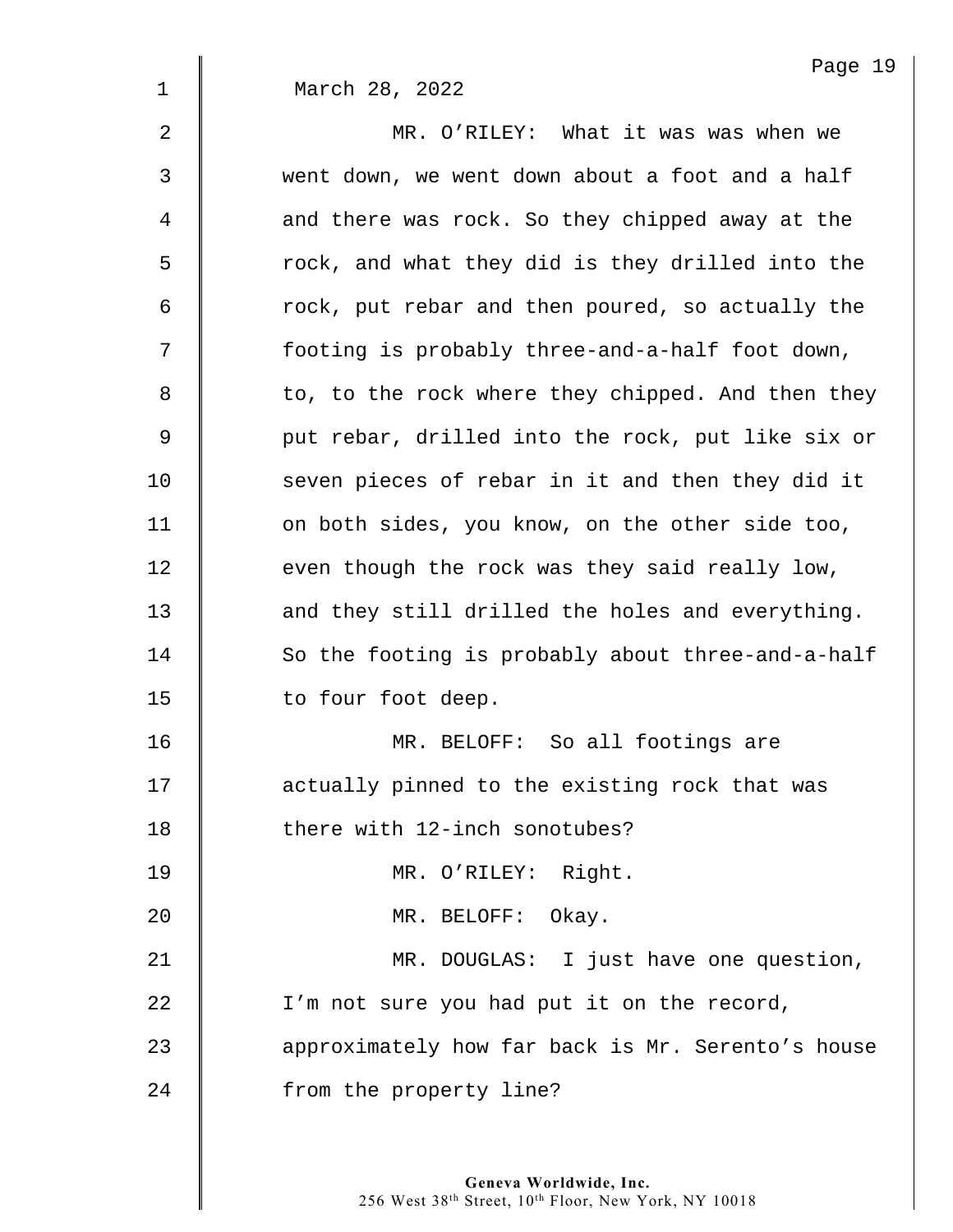| $\mathbf 1$ | Page 20<br>March 28, 2022                         |
|-------------|---------------------------------------------------|
|             |                                                   |
| 2           | MR. O'RILEY: Oh, Jesus, I don't know.             |
| 3           | MR. WALSH: It's quite a distance.                 |
| 4           | MR. O'RILEY: Two hundred feet?                    |
| 5           | MR. DOUGLAS: Yeah. Okay. That's all.              |
| 6           | MR. O'RILEY: It's got to be at least              |
| 7           | 200 feet.                                         |
| 8           | MR. DOUGLAS: Right, I just wanted to              |
| 9           | make sure that we had it on the record.           |
| 10          | MR. O'RILEY: It's got to be at least,             |
| 11          | wouldn't you say, Mr. Walsh?                      |
| 12          | MR. WALSH: Yeah, I was going to, that's           |
| 13          | the first thing I said, it's about 200 feet,      |
| 14          | yeah.                                             |
| 15          | MR. O'RILEY: It's got to be at least a            |
| 16          | good 200 feet. It's a big piece of property, you  |
| 17          | guys.                                             |
| 18          | MR. WALSH: And with the fence being               |
| 19          | installed, other than the roofline, you know,     |
| 20          | it's going to be almost non-visible. You're going |
| 21          | to have the top part visible.                     |
| 22          | MR. O'RILEY: Yeah, right now, there's             |
| 23          | just, he basically uses it as a dump. He brings   |
| 24          | his leaves and his, and his, you know, his tree   |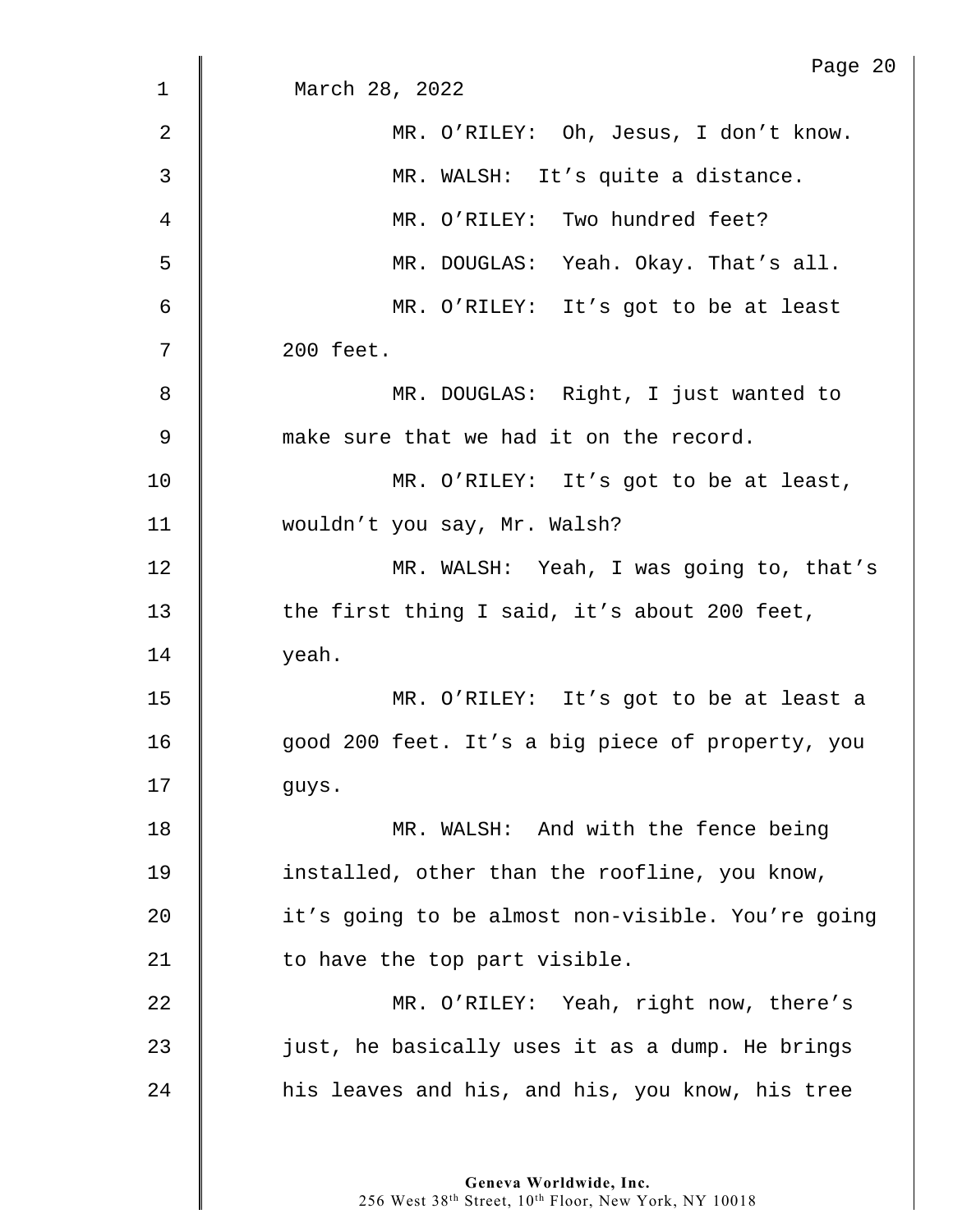Page 21 1 March 28, 2022 2 | branches back there. You know, his property, so, 3 you know, but you can see the pictures that 4 basically that's what that is back there. 5 MR. WALSH: I just have one other -- I 6 want to get clarification on Martin, because I 7 | had a question with the existing sheds, if we 8 | look at the map, the plan up here on the left 9 **A** hand side. That is actually considered the side 10 yard where I thought it was going to be 11 **deger** considered the front yard. But Martin clarified 12 | it's the closest point to the road and then a 13 Straight line across the property is that area 14 The right there is considered the front yard from 15 **that closest point. So that was a question I had** 16 because I would have, initially I thought that 17 | those sheds were in the front yard, which would 18 | be another issue that we would have. But they're 19 not. They're actually considered the side yard. 20 MR. O'RILEY: Yeah, Mr. Rogers, when I 21  $\parallel$  spoke to him, he actually pointed something out 22 **about that.** 23 MR. WALSH: Yeah. 24 **MR. O'RILEY:** Because right there, if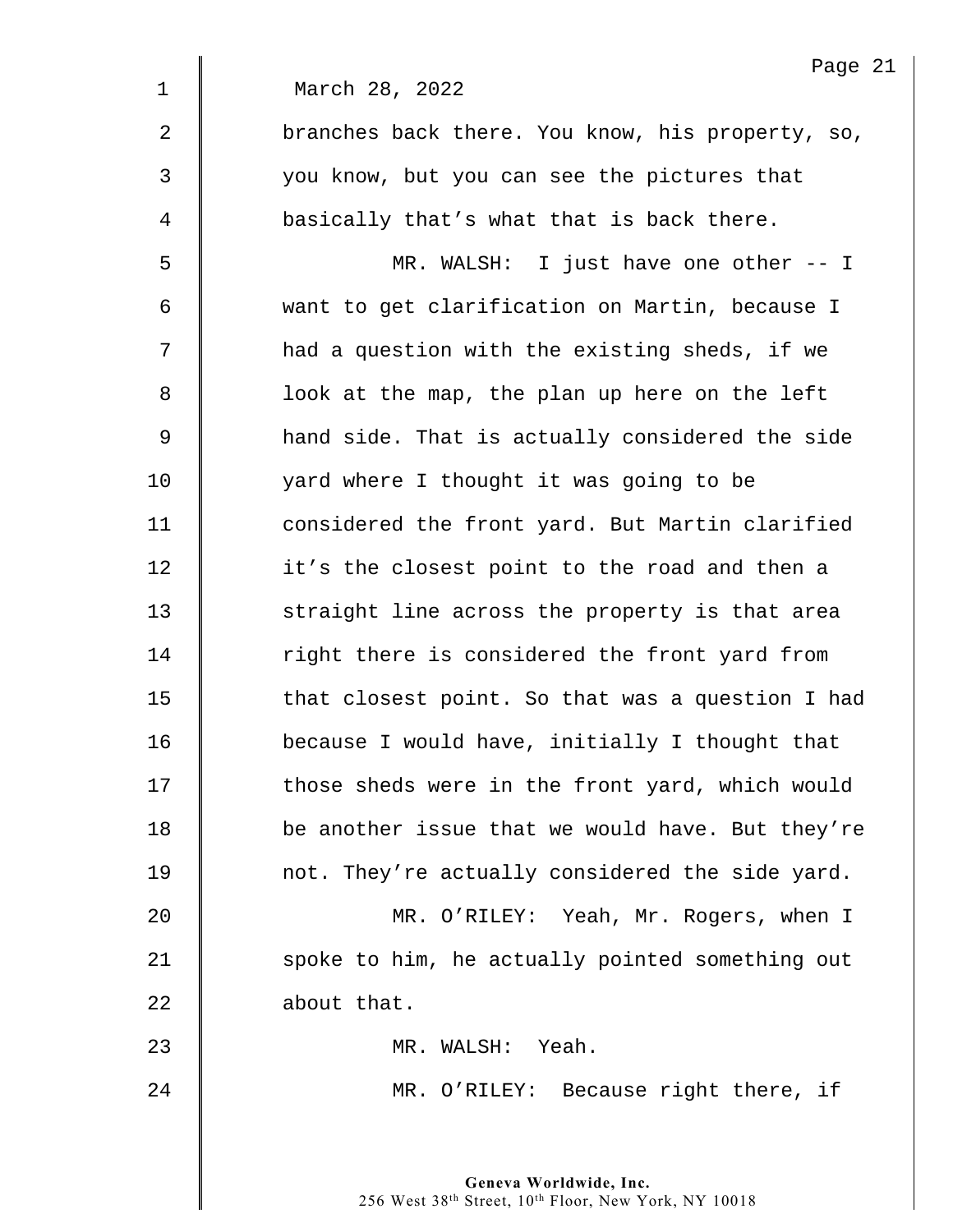|    | Page 22                                          |
|----|--------------------------------------------------|
| 1  | March 28, 2022                                   |
| 2  | you look, it's pretty crazy with that particular |
| 3  | property line right there, because I don't know  |
| 4  | if it shows it on there, but if you look at the  |
| 5  | property line in the drawings, on the actual     |
| 6  | survey, I mean we've got a garage that's almost  |
| 7  | on Angel's property and you know, it's weird,    |
| 8  | that one line, you know. But it's just a strange |
| 9  | -- and he said it's been there so long.          |
| 10 | MR. WALSH: Yeah.                                 |
| 11 | MR. O'RILEY: You know, I mean, the last          |
| 12 | survey, the survey that he had that he closed on |
| 13 | was 1990 and it was on that, you know.           |
| 14 | MR. DOUGLAS: Alright. Anybody else have          |
| 15 | any questions?                                   |
| 16 | MS. HUNTE:<br>No.                                |
| 17 | MR. DOUGLAS: Anybody from the public?            |
| 18 | MR. WALSH: Alright. I make a motion in           |
| 19 | case number 2022-3 for Angel Vasquez at 20       |
| 20 | Trolley Road to close the public hearing.        |
| 21 | MS. HUNTE: Second.                               |
| 22 | MR. DOUGLAS: All in favor?                       |
| 23 | MULTIPLE: Aye.                                   |
| 24 | MR. DOUGLAS: Any opposed? Okay. The              |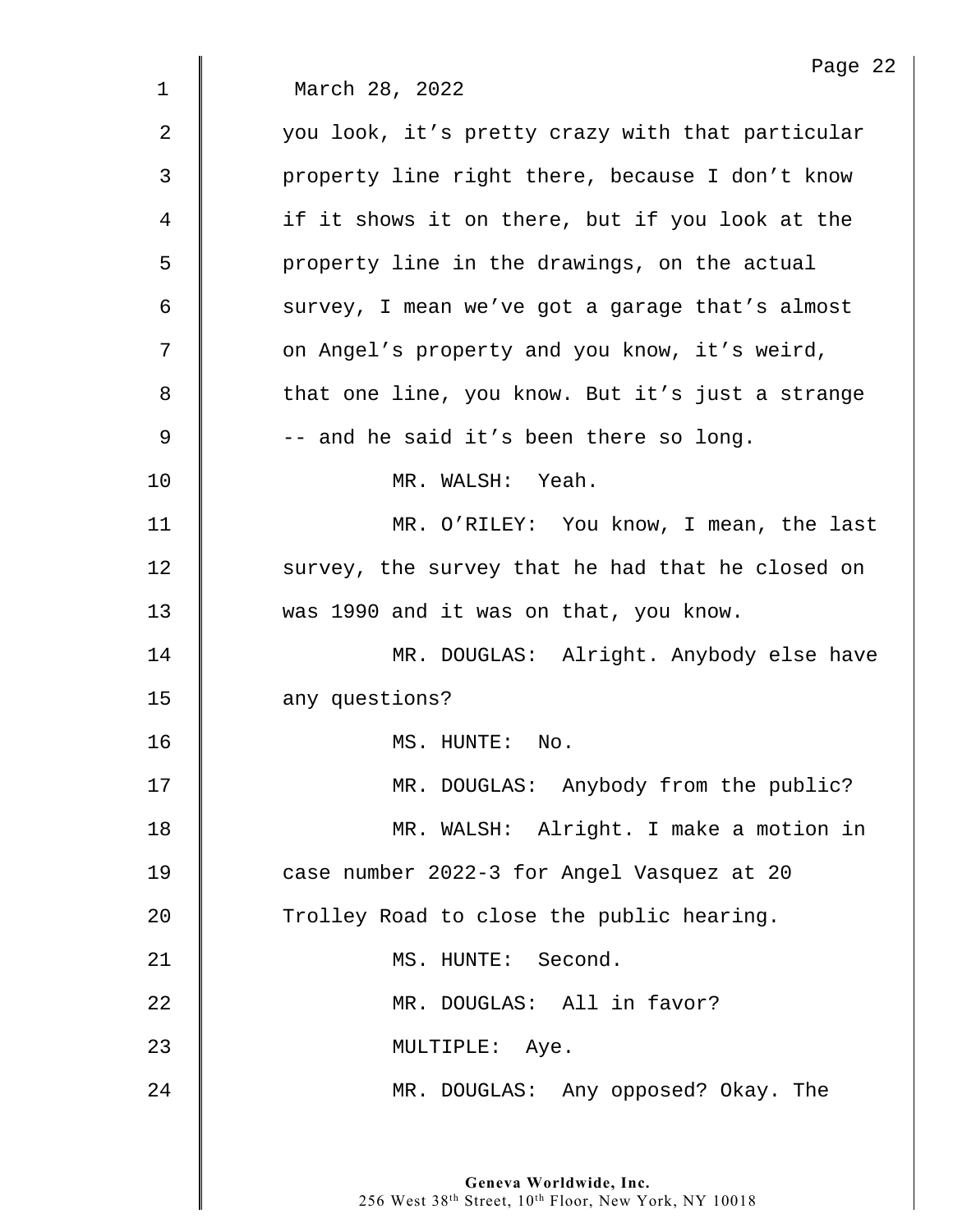|              | Page 23                                           |
|--------------|---------------------------------------------------|
| $\mathbf{1}$ | March 28, 2022                                    |
| 2            | motion to close the public hearing is granted.    |
| 3            | MR. WALSH: Alright. Case number 2022-3,           |
| 4            | for Angel Vasquez for 20 Trolley Road, an area    |
| 5            | variance for rear yard setback and accessory      |
| 6            | structure from four feet down to 2'3", which is a |
| 7            | 1.7" variance, which is 39 percent. This is a     |
| 8            | SEQR type II, no further compliance required. And |
| $\mathsf 9$  | also as part of the decision order, to add fence  |
| 10           | as required to be installed as at.                |
| 11           | MS. HUNTE: Second.                                |
| 12           | MR. DOUGLAS: Wait, I guess this is a              |
| 13           | SECR Type II?                                     |
| 14           | MR. WALSH: Yeah.                                  |
| 15           | MS. HUNTE: He said.                               |
| 16           | MR. MARCO: One thing, this is a math              |
| 17           | thing, Chris. Am I wrong that the different       |
| 18           | between two feet, three inches to four is not     |
| 19           | 1.7?                                              |
| 20           | MR. KEHOE: Alright, 1.9.                          |
| 21           | MR. MARCO: It's 1.9.                              |
| 22           | MS. HUNTE: 1.9.                                   |
| 23           | MR. DOUGLAS: Great point, you really              |
| 24           | didn't check your math.                           |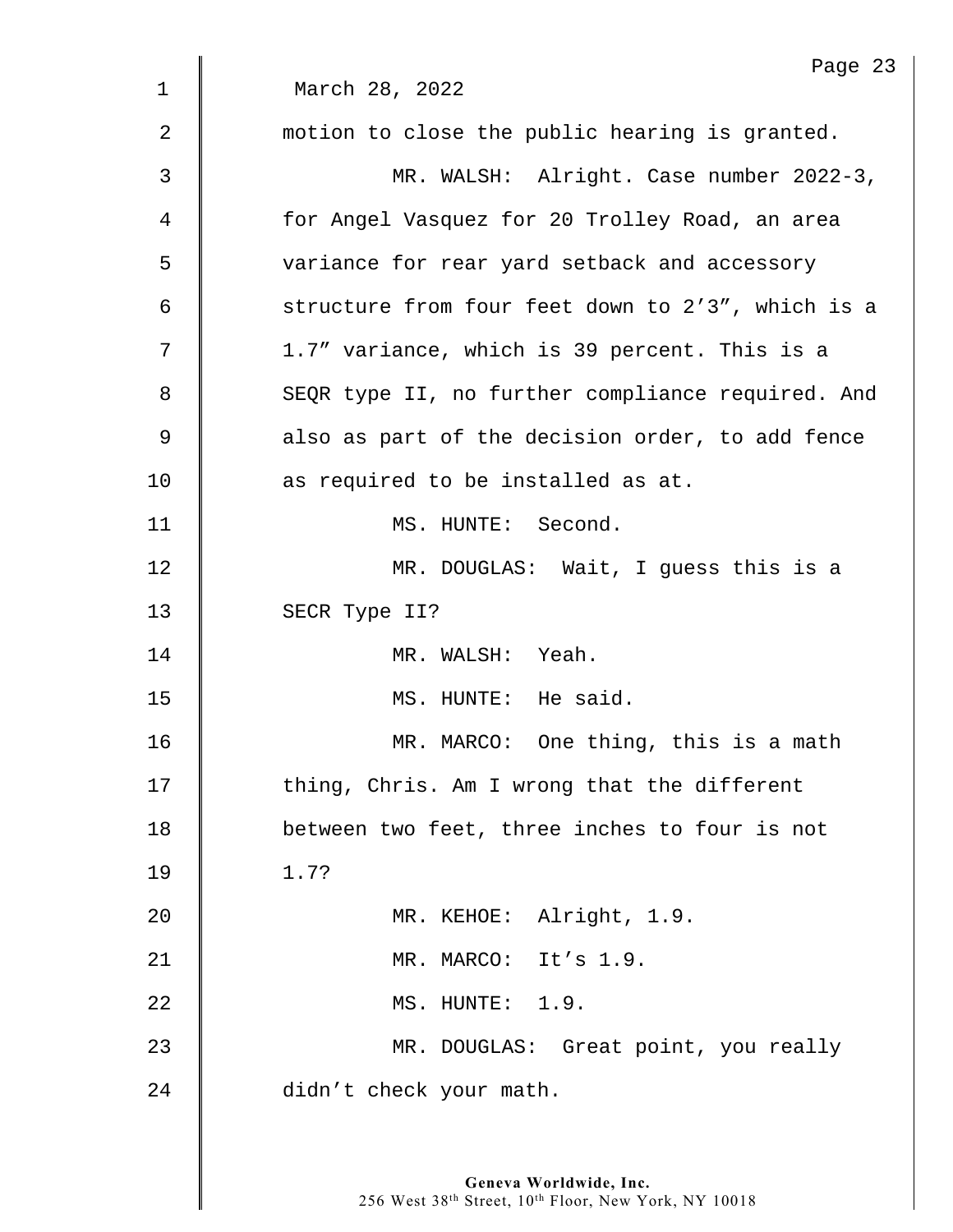| $\mathbf{1}$ | Page 24<br>March 28, 2022                         |
|--------------|---------------------------------------------------|
|              |                                                   |
| 2            | MR. WALSH: Sorry, Chris.                          |
| 3            | MR. KEHOE: You could have said that at            |
| 4            | the work session.                                 |
| 5            | MR. MARCO: I only realized it right               |
| 6            | now.                                              |
| 7            | MR. DOUGLAS: Anyway, all in favor?                |
| 8            | MULTIPLE: Aye.                                    |
| 9            | MR. DOUGLAS: Any opposed? Okay. The               |
| 10           | variance is granted. And one thing, with the      |
| 11           | condition of the fence.                           |
| 12           | MR. WALSH: The fence, yes.                        |
| 13           | MR. DOUGLAS: Okay, I just want to make            |
| 14           | sure.                                             |
| 15           | MR. O'RILEY: Now, what do we $-$ -                |
| 16           | MR. KEHOE: Yeah, so I'm going to write            |
| 17           | up a formal document called a decision and order, |
| 18           | and I'll provide you a copy of that and Mr.       |
| 19           | Vasquez, and then also to Martin Rogers in the    |
| 20           | building department. And then he'll have that as  |
| 21           | a record. He'll flag it in his system and he'll   |
| 22           | confirm that the fence is up within 90 days.      |
| 23           | MR. O'RILEY: Okay, now if we happen to            |
| 24           | run into problems with any kind of, you know, all |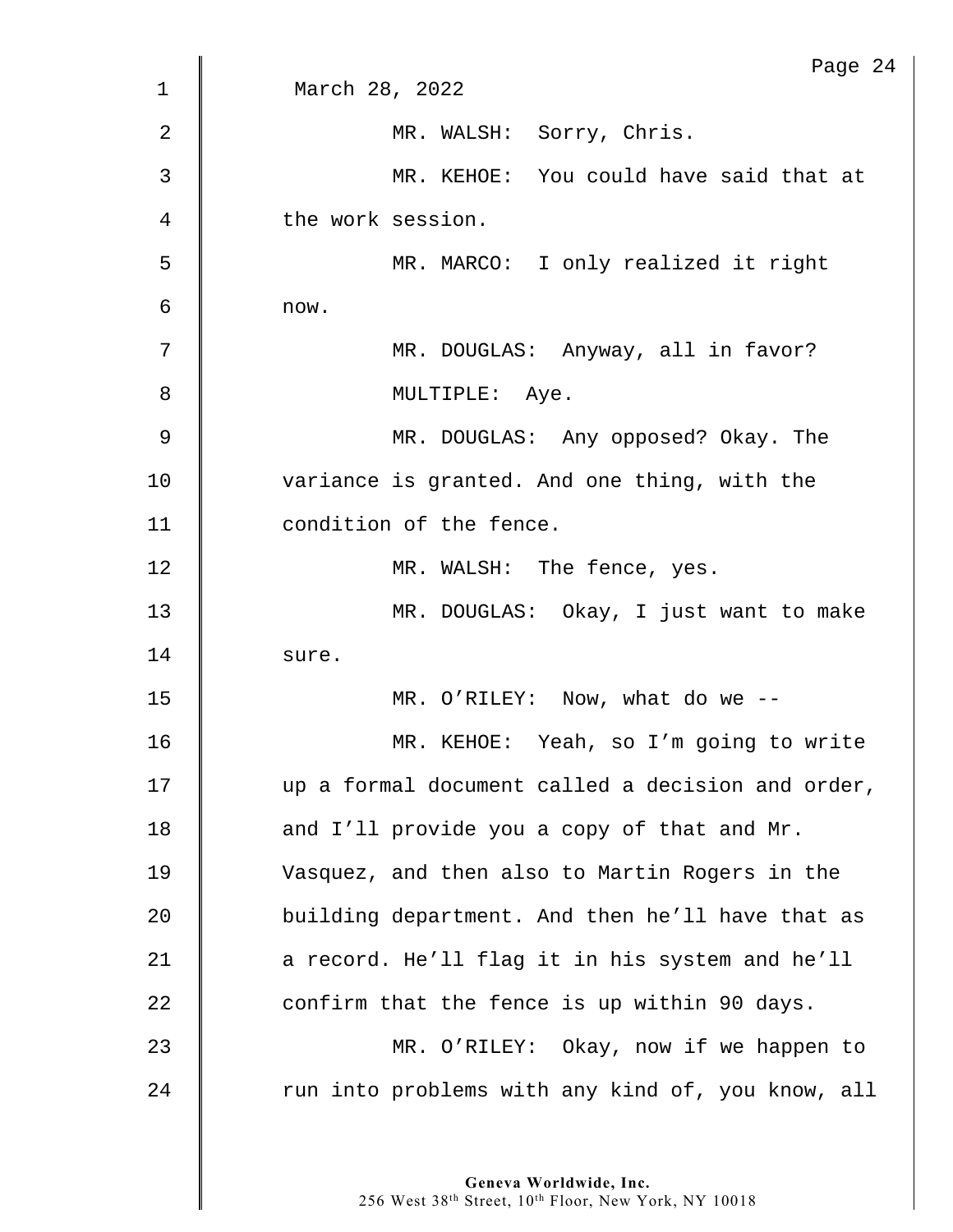|              | Page 25                                          |
|--------------|--------------------------------------------------|
| $\mathbf{1}$ | March 28, 2022                                   |
| 2            | this stuff sitting out in the ocean or anything? |
| 3            | MR. KEHOE: Yeah, keep in touch with Mr.          |
| 4            | Rogers about that.                               |
| 5            | MR. O'RILEY: There shouldn't be any              |
| 6            | problems. We'll get it up. But I'm just saying.  |
| 7            | MR. WALSH: It will be part of his C of           |
| 8            | O at the end, or he wouldn't issue the C of O    |
| 9            | until you got the fence installed.               |
| 10           | MR. O'RILEY: Right. it's just supply             |
| 11           | chain issues, because we waited like, for the    |
| 12           | first time, we waited almost like four months to |
| 13           | get the fence for the first one.                 |
| 14           | MS. HUNTE: Okay. Thank you.                      |
| 15           | MR. O'RILEY: Alright. Thanks so much.            |
| 16           | [CROSSTALK]                                      |
| 17           | MR. O'RILEY: Thank you very much. Mr.            |
| 18           | Kehoe, thanks for all the help, Mr. Walsh, thank |
| 19           | you so much.                                     |
| 20           | MR. WALSH: Thank you.                            |
| 21           | MR. VASQUEZ: Thanks again.                       |
| 22           | MR. DOUGLAS: You're welcome, have a              |
| 23           | nice night.                                      |
| 24           | MR. VASQUEZ: Good night.                         |
|              |                                                  |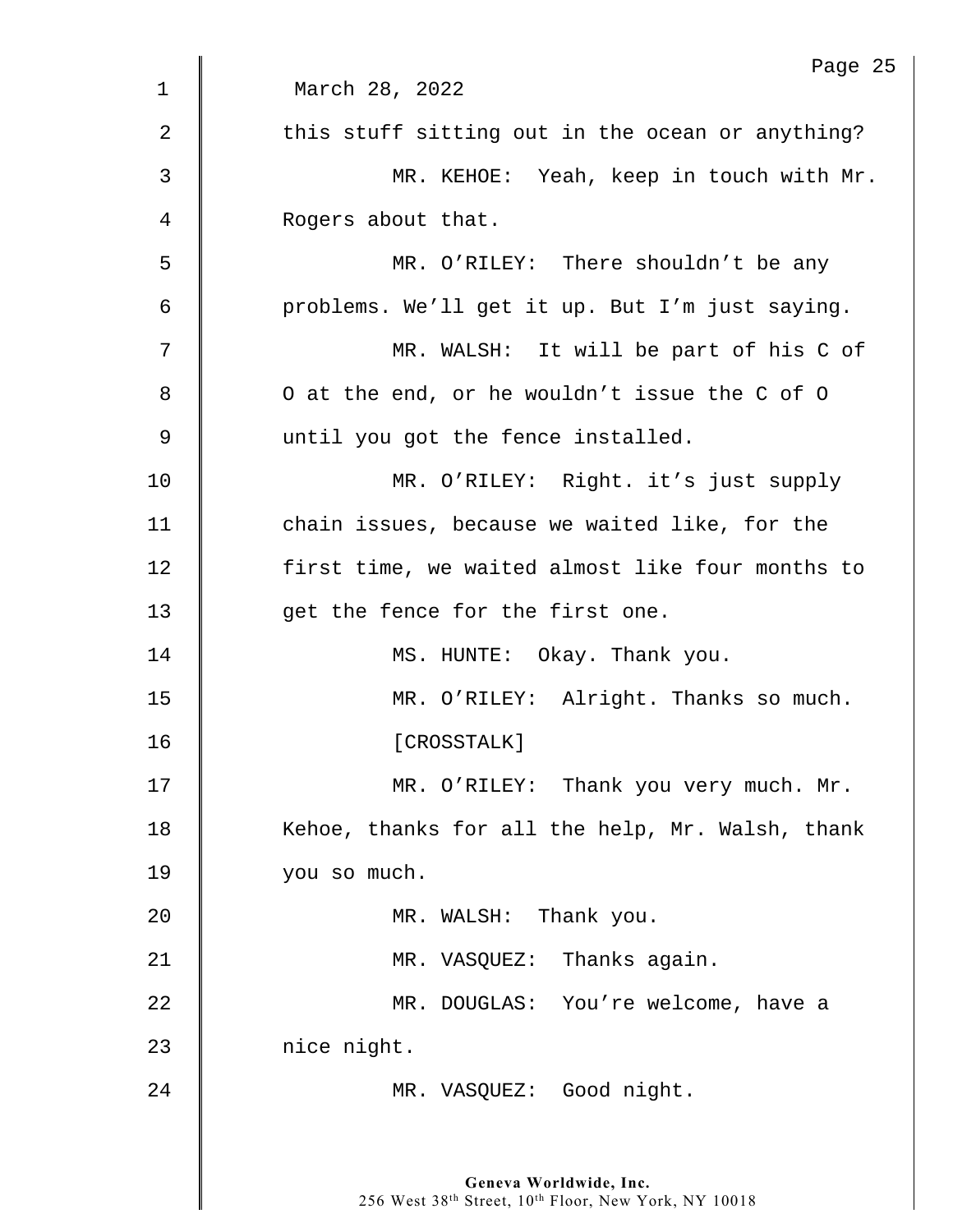|                | Page 26                                           |
|----------------|---------------------------------------------------|
| 1              | March 28, 2022                                    |
| 2              | MR. DOUGLAS: Okay. Anybody want to make           |
| 3              | a motion.                                         |
| $\overline{4}$ | MS. HUNTE: Mr. Weeber do you have a               |
| 5              | case before us?                                   |
| 6              | MR. DOUGLAS: Okay.                                |
| 7              | MS. HUNTE: How are you?                           |
| 8              | MR. WEEBER: Lonely back here.                     |
| 9              | MR. DOUGLAS: It's good to see the one             |
| 10             | member of the public that's still here.           |
| 11             | MR. MARTINEZ: Wait, we have a seat over           |
| 12             | there.                                            |
| 13             | MS. HUNTE: David, do we need to close             |
| 14             | the meeting? Are we closed?                       |
| 15             | MR. DOUGLAS: Do you want to make a                |
| 16             | motion to adjourn?                                |
| 17             | MS. HUNTE: Second.                                |
| 18             | MR. MARCO: Well, we have to say a day,            |
| 19             | right, make a motion to close this meeting and -- |
| 20             | MR. BELOFF: No, just to adjourn this              |
| 21             | meeting.                                          |
| 22             | MR. DOUGLAS: Close this meeting.                  |
| 23             | MR. MARCO: Okay. I make a motion to               |
| 24             | adjourn this meeting.                             |
|                |                                                   |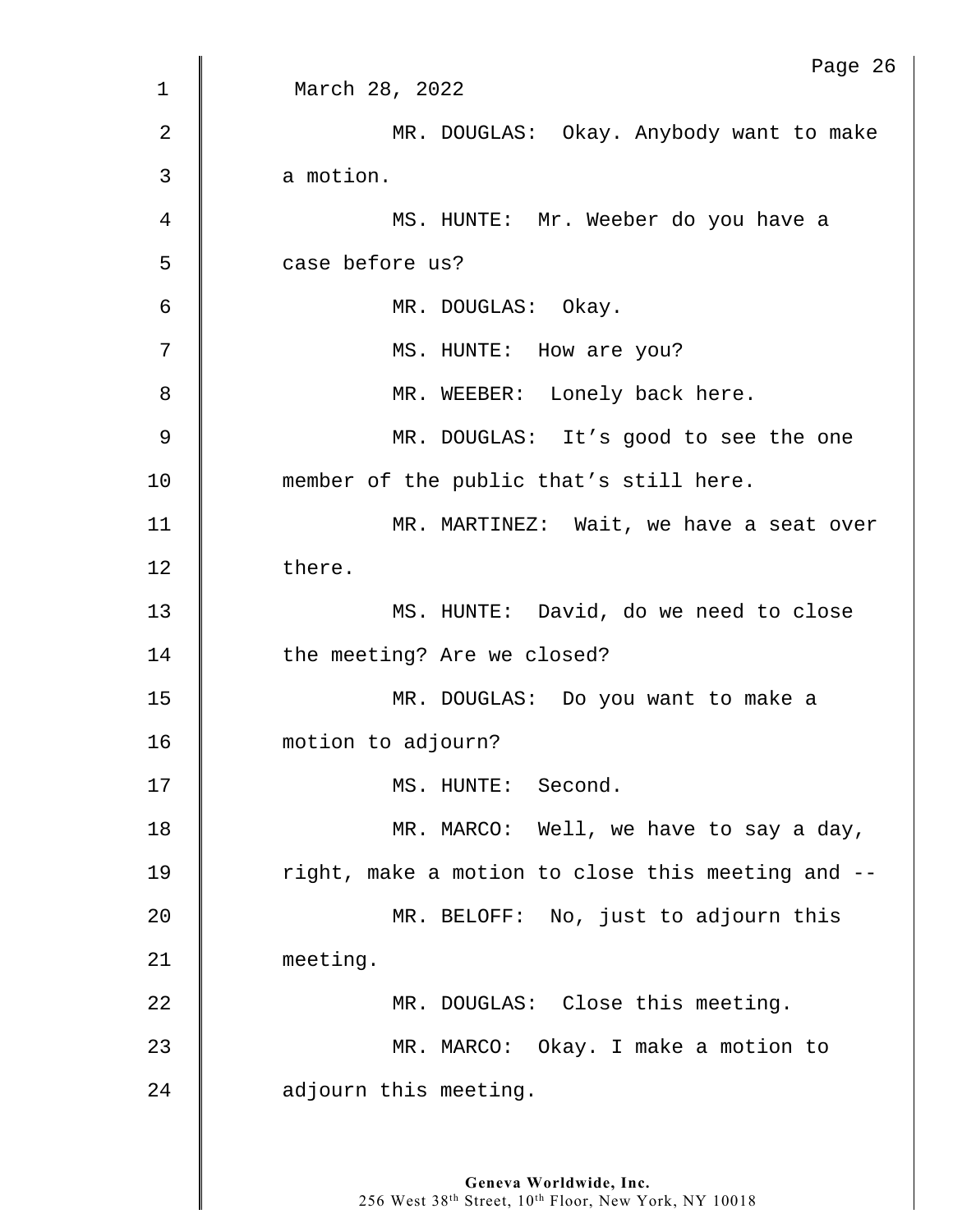|                | Page 27                                      |
|----------------|----------------------------------------------|
| $\mathbf{1}$   | March 28, 2022                               |
| 2              | MR. BELOFF: Second.                          |
| 3              | MS. HUNTE: Second.                           |
| $\overline{4}$ | MR. DOUGLAS: All in favor?                   |
| 5              | MULTIPLE: Aye.                               |
| 6              | MR. DOUGLAS: Any opposed? Okay, the          |
| 7              | meeting is adjourned. See everybody on April |
| 8              | 25th.                                        |
| 9              | (The public board meeting concluded at       |
| 10             | 7:20 p.m.                                    |
|                |                                              |